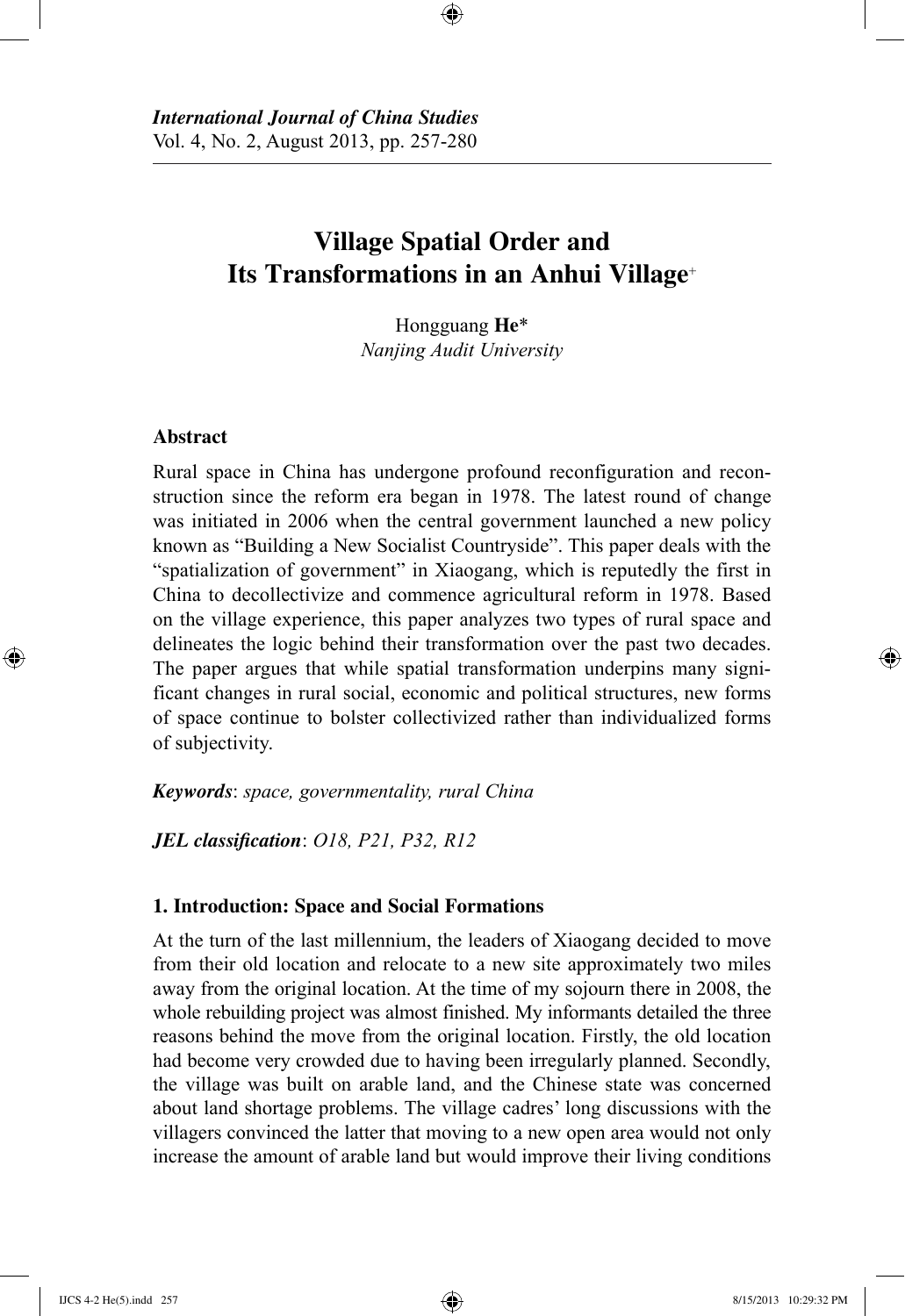enormously. Finally, the old village rested on low-lying land. This meant that the villagers were at risk of contracting a serious parasitic disease called "snail fever", and diarrhoea as well. One third of the village children suffered from parasitic intestinal roundworms. Taken together, these factors posed a serious threat to the Xiaogang villagers' lives. Village cadres offered three incentives to encourage villagers to move from the old site to the new area. The village had a small kiln factory producing clay tiles: the cadres promised to offer a highly discounted price for tiles for the newly-built houses. Twenty eight households, attracted by this encouragement, moved immediately. The cadres gave 100 yuan for every newly-built room in the new location, thus combining encouragement with financial support. This material aid came from the local township, which also supported the villagers' relocation. As well, the cadres built two wells and other infrastructure, including, for example, the main road system in the new area, thereby solving the problems of drinking water and transport.

⊕

Why were the local cadres and villagers so enthusiastic about the relocation? Where did the financial support come from? Was the move related to a larger context? My primary interest in this case study of Xiaogang village's relocation is that it echoes the recent macro-space transformations in rural China. In this paper, focus is upon the spatial order of the "Building New Countryside" project (*Xin Nongcun Jianshe* 新农村建设, hereafter XNJ). The key question I am going to explore is: How was space (re)designed in a particular way to govern or manage the village? This paper will also pose the following questions: How much of a coincidence was it that the XNJ, a top-down project, promoted this relocation and that the villagers not only voluntarily joined this comprehensive project but also reorganized their location? Were there any problems associated with relocation? If so, what were they and how were they solved? What do the local villagers think about this central government project? What are their expectations of the local building plan? The inextricable link between space and power will be the focus of this paper, namely, how rural spatial order is shaped by and in turn shapes power relations and local governance.

In his study of Xiajia village in Heilongjiang, Yan Yunxiang argues that the changes of rural domestic spatial order that occurred from Mao to post-Mao times "reflect a growing sense of entitlement to individual rights in private life" (Yan, 2003: 139). This paper argues that while spatial transformation underpins many significant changes in rural social, economic and political structures, new forms of space continue to bolster collectivized rather than individualized forms of subjectivity. Needless to say, there is no clear-cut line between the privatization and collectivization of rural spatial change. In this paper, I emphasize the collective subjectivity that the process of spatialization has brought about.

⊕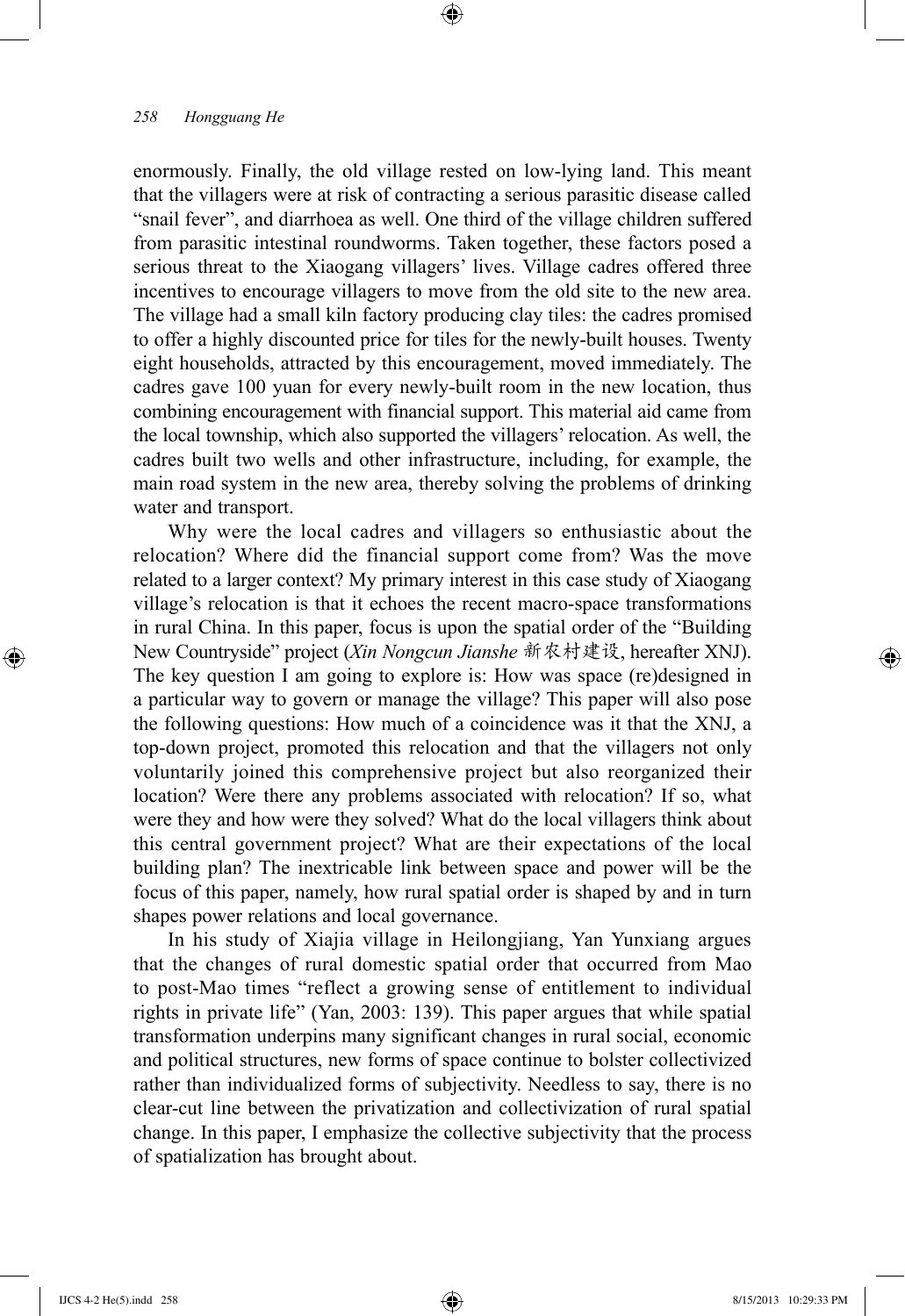As a micro-space case study, the main body of this paper is composed of three sections: village space and its relocation, village public space and domestic/family space, of which the domestic space has shown the most change as a result of Xiaogang's relocation. Suffice to say that today there is a common quest for privacy and individuality, for, as Yan argues in his book *Private Life under Socialism*, newly-modelled houses and the reconfiguration of domestic space have greatly restructured family relations and gender difference. However, during my fieldwork, I found that a collectivized form of subjectivity still persists and that this collective family identity can also be testified to in village public spaces.

⊕

# **2. The Master Plan**

In 2007, the village was designated as a "Model Village" for the XNJ. The local authorities were impressed by the new "Master Plan" proposed by the village leaders. The Master Plan was initiated by the village cadres to win the Model Village competition. Being awarded this recognition would allow the local township to prioritize its development and resource support. During the planning process, the cadres consulted with recognized professionals by deliberately designing the village according to the guidelines of the relevant governmental planning regulations and laws, and in so doing they were eligible for both financial and ideological support. In line with the Master Plan, the village leadership planned to build new asphalt roads (a total of 1.2 km), public lavatories, channel canals and sluices, and to dismantle dilapidated houses. Further, the village decided to build a new drainage and sewage system which would link Xiaogang's reservoirs and major rivers with the country's farmlands, a methane supply system, $<sup>1</sup>$  and a rubbish collection</sup> centre. A decision was taken to install new traffic lights as well. On paper at least, the cadres claimed that they would spare no efforts in investing in and supporting infrastructure proposals and plans. They were determined to rebuild the village space and design a nearly brand-new built environment.

This Master Plan, however, was neither unique nor unprecedented. It was a long-term development plan (*guihua* 规划) related to the village image (*mianmao* 面貌). I should emphasize here that in 2008, the "PRC Urban Planning Law" (1990) was replaced by the "PRC Urban and Rural Planning Law", Article 18 of which clearly indicates that:

Village planning should be geared to the local rural specific situations, respect the villagers' own wishes and manifest the local character. The plan should cover areas like construction scale, housing, roads, water supply, drainage, electricity supply, garbage collection, poultry-raising, public facilities and public services.

⊕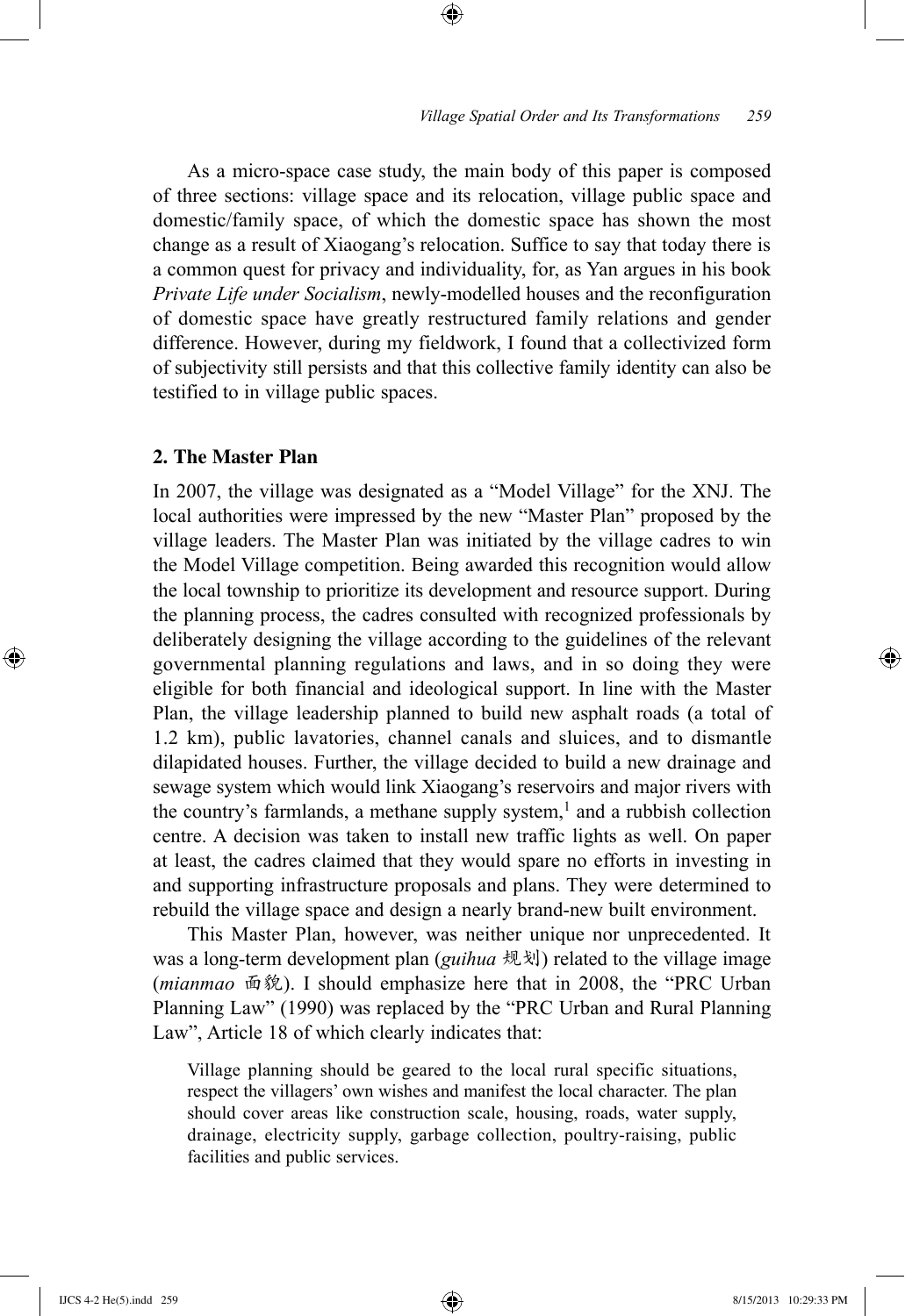Xiaogang's Master Plan was accordingly divided into five sections: the present village layout and its problems; the design guidelines; the design details; the immediate priorities; and, suggestions.<sup>2</sup> It involved the whole 119, 200 square metres of land and all of the villagers. This plan was not just paying lip service to the new circumstances. Xiaogang village planning was a reflection of the strategic national project to transform rural spatial order.

⊕

### **3. Village Space and Its Relocation**

According to the then Chinese premier Wen Jiabao, the XNJ should not be interpreted as simply building villages in the literal sense (cited in *People's Daily Online*, 2006a). Rather, the face, appearance and images are also significant dimensions of rebuilding the countryside. What is the typical *old* village? One former cadre from Xiaogang village observed in 2008:

In old times, building a house needed to avoid a lot of taboos and customary restrictions. Generally, we had five restrictions, namely water, wood, earth, road and fire. This meant we never built a house facing water (rivers), woods (the crossbeams could not be constructed in the opposite direction of the trees and forests), earth (the corner of another house), roads and fires (e.g., chimneys, kilns). The perfect rule of relations between houses was the Azure Dragon of the East in the left, and the White Tiger of the West in the right, which preferred that the left of a house is gradually higher than the right. What is more, we did not build three shapes of houses; that is, houses shaped like a white blade (which means to cut, *qie*  $\overline{w}$ ), like a rake (which means to push, *tui* 推), like an axle (meaning to shake, *yao* 摇). In those cases, it would spell misfortune, unintended danger and unhappiness. The ideal position of a house was with ponds in the front and mountains at the back. (Wang Xinping, interview, 21st October 2008)

The logic behind traditional village space links with the extant understandings of localized tradition relating to geomancy and Confucian and Daoist philosophy. The two key logics, according to my interviewees, are "village harmony" and "familial hierarchy": the former can only be achieved by reinforcing the latter. The size, direction and decoration should not oppose the natural order (L, interview, 22nd October 2008). As Ruf (1998: 15) notes, traditional house-building was trying to symbolize a "unity of large, extended patrilineal families", several generations living under the same roof, and the notion that a harmonious family produces prosperity and fortune (*jia he wanshi xing* 家和万事兴).

The recent changes in house-building have not neglected these rural architectural customs, as one can see from Figure 1. Before focusing in detail on how these changes have been undertaken in recent years, I shall first divide the rural space into two types: public and domestic. I shall then analyze their

⊕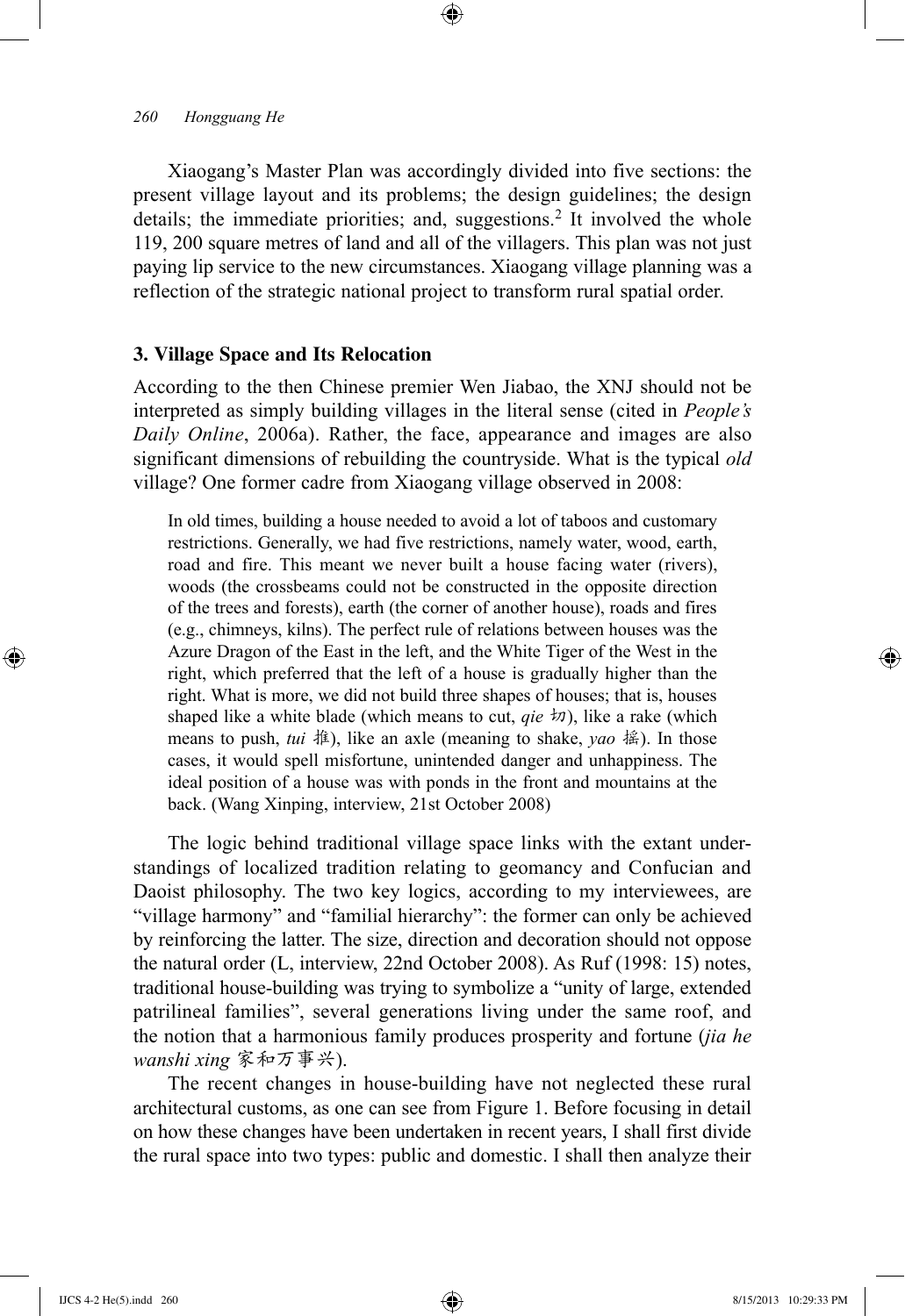

**Figure 1** The Master Plan for Xiaogang Village<sup>4</sup>

 $\bigoplus$ 

manifestations and changes. This categorization is based on my understanding that in a given village such as Xiaogang, the two most important spatial formations are the public and the domestic. Villagers' practice within these spaces reflects their own understanding of what type of spatiality they respond to, are attached to and prefer.

Generally speaking, the design of rural space is concerned (a) with the location, layout and decoration of a house, and (b) with its relations with other houses in the village. The new Xiaogang is a "cluster village"<sup>3</sup> located around a central road which splits the village into two (see Figure 1). The village extends from east to west and there are two auxiliary roads going through north and south. Each house is separated by two metres from the next and occupies an estimated six *zhang*  $\pm$  (approximately twenty metres) from left to right. This type of design aims to facilitate the governance of village space, thus increasing the legibility (Scott, 1998: 30) of governing. By mapping out a clearly spatialized place, the new village is designed to cater to the new

⊕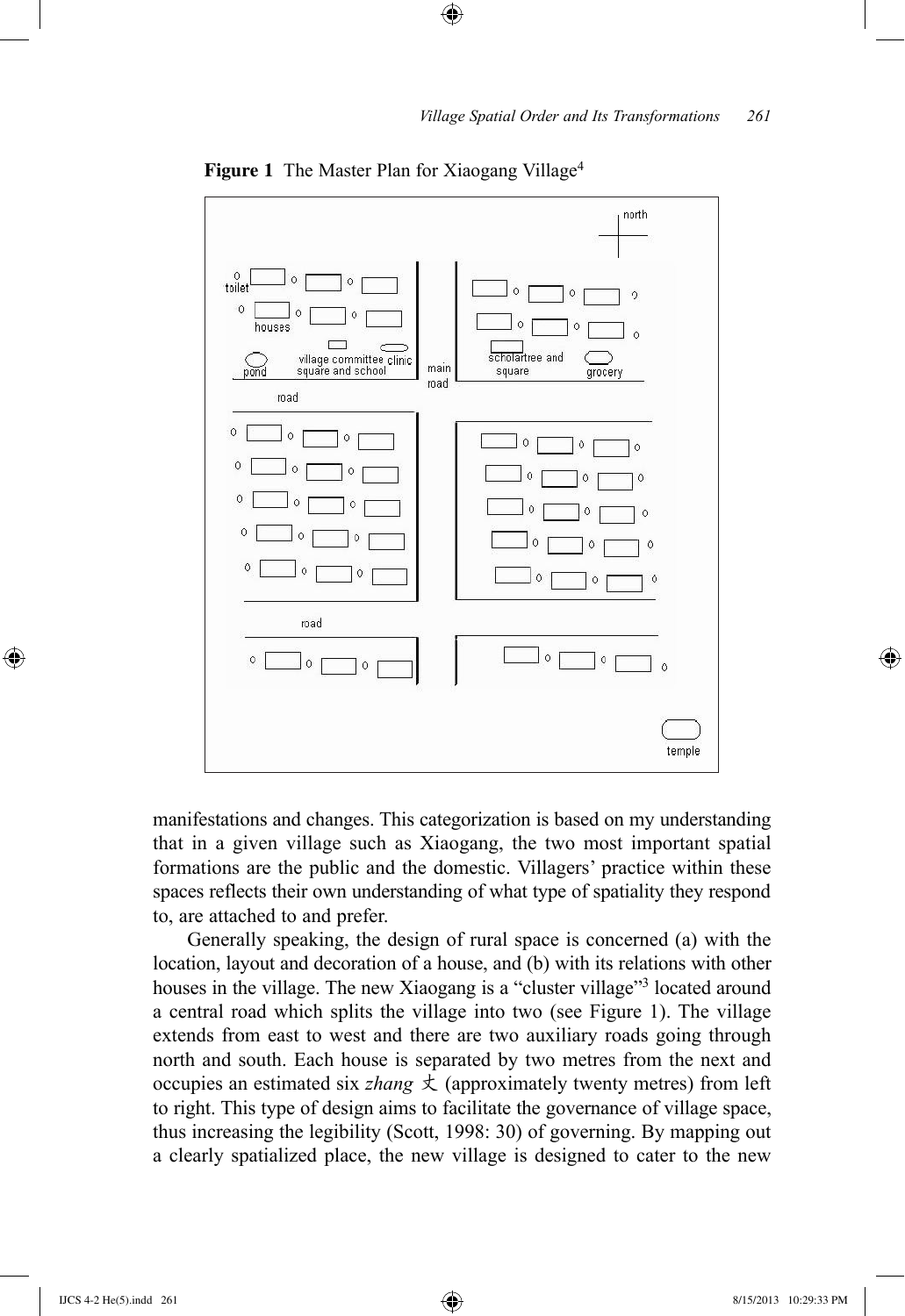rationale of governance, under which power is carried out in a more capillary way. As Friedman, Pickowicz and Selden note: "Straight lines and squares seemed efficient, modern, socialist" (Friedman *et al*., 1991: 193).

⊕

The village relocation and new design were launched by the central government in February 2006 as part of a major XNJ campaign. The key aims of this national programme were to restructure the Chinese countryside politically, socially, culturally as well as spatially, with the slogan "advanced production (*shengchan fazhan* 生产发展), improved livelihood (*shenghuo kuanyu* 生活宽裕), civilized social atmosphere (*xiangfeng wenming* 乡风 文明), clean and tidy villages (*cunrong zhengjie* 村容整洁) and democratic management" (*guanli minzhu* 管理民主).5 While this type of government policy was not new in the history of Chinese society, the scale and scope of this particular project was unprecedented and more in-depth compared to projects such as Tao Xingzhi's China Education Improvement Association Programme (1927) and the Countryside Reform Association Programme (1932), Yan Yangchu's "Civilians' Education" Programme in Hebei (1924- 1936), Liang Shuming's "Countryside Construction" Programme in Shandong (1931), and the CCP's Cooperative Movement in the Yan'an era (1935-1948) (Liang, 2006; Selden, 1995; Luo *et al*., 2008: 1-6). These villagization (Scott, 1998:  $235$ <sup>6</sup> projects demonstrate that reform of the rural areas has been a long-standing phenomenon in Chinese history, predating the foundation of the People's Republic in 1949. Nonetheless, these abovementioned regional and national projects exerted little influence over Xiaogang village. This does not mean that there were no spatial changes in Xiaogang but rather that there is a trajectory along which Xiaogang space has been transformed.

The traditional Xiaogang village, according to my interviewees, was built in the Republican Era in the 1920s. The ancestral hall played a central role in village space as both intra- and extra-familial relations were built around common surnames. As Hsu argues, the ancestral hall, as an otherworldly residence, clearly shows the villagers' "complete submission to ancestral authorities, on the one hand, and their struggle for and recognition of individual and family superiority on the other" (Hsu, 1948: 55). However, the Land Reform enacted in the early 1950s completely destroyed this social system. The landlords were suppressed and replaced by the "Poor and Middle Peasants" (cf. Ruf, 1998: 84). In terms of village space, in the past most resources were spent on production rather than on consumption. Thus, there has been little change in village space. In September 1958, the Chinese Ministry of Agriculture ordered all of the provinces to launch a "comprehensive programme in all Communes" (Luo *et al*., 2008: 3). The central slogan was "militarization of organizations (*zuzhi junshihua* 组织军事 化), militant actions (*xingdong zhandouhua* 行动战斗化), and collectivization of lives (*shenghuo jitihua* 生活集体化)". In line with this policy, Xiaogang

⊕

↔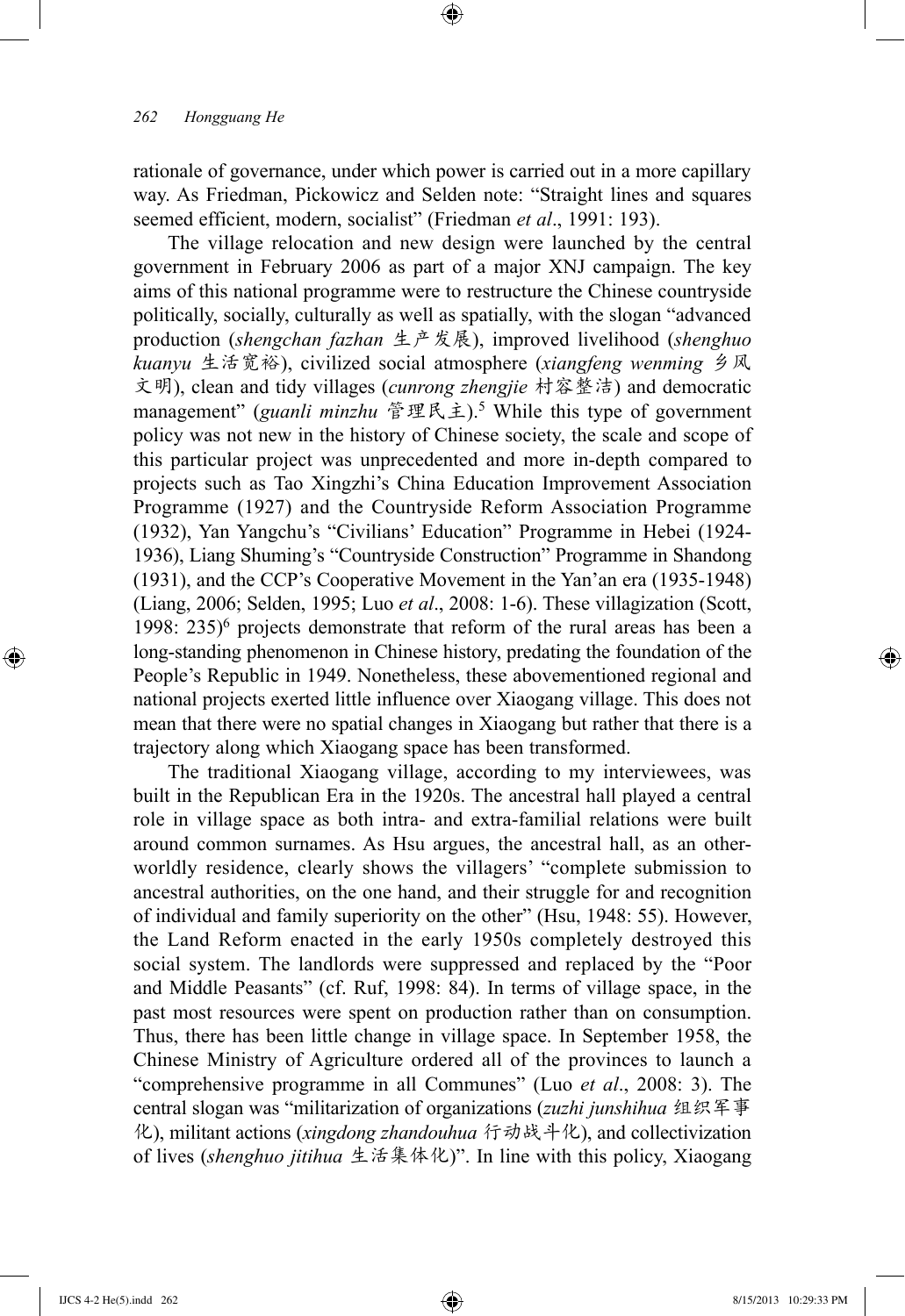did not permit any kitchens to be built in the new houses. Villagers were required to eat in the common dining hall instead of in private residences. Post-1963, when the central government reconfirmed the significance of agriculture, some new concrete houses were built. In 1964, however, Mao Zedong called for all Chinese villagers to "learn from Dazhai Village", a call signalling a Pyrrhic victory of state mobilization and the loss of village housebuilding. As Thaxton (2008: 302) observes, the villagization "disordered the normal architectural pattern of the household". From then on, Xiaogang devoted all of its resources to agriculture: any houses built were stigmatized as "decadent nests of the bourgeoisie" (*zichanjieji de anlewo* 资产阶级的安 乐窝). As one old villager commented to me: "Everything was collectivized. Building your own house could only jeopardize your life".

⊕

The contemporary "new socialist countryside" movement, one of the primary objectives of China's 11th Five-Year Plan (2006-2010), operated in a strikingly different context. The project clearly stated: "XNJ is a major historic mission in China's modernization processes".<sup>7</sup> It aimed to improve rural people's living standards, narrow the income gap between rural and urban populations, $8$  expand the domestic demand for consumption, and, more importantly, to echo the construction of a harmonious society (*hexie shehui*  和谐社会), a social developmental goal, advocated by the then CCP General Secretary Hu Jintao, to be achieved by 2020.

This scenario gave full expression to the requirement for rural economic, political, cultural and social development in the new circumstances in which the central authorities redirected attention and resources to deal with the growing gap between town and country and to the general policy neglect in rural areas. Currently efforts and funds are being channelled nationwide into installing rural water conservancy facilities, building roads, expanding the use of clean fuel such as methane and solar energy, building rural power networks, and improving rural education, health care and hygiene systems. As Hu Jintao stated in 2007: "We should shift our focus to infrastructure construction and social development in the rural areas and take further steps to tackle the problems arising for agriculture, farmers and the countryside."9

It is in this context that the new village of Xiaogang was designed according to the consistent standards and requirements of the village Master Plan. All of the houses face southwest and occupy the same acreage. Toilets are located outside eastern corner when the houses are built in the east, and outside the western corner when the houses are built in the west.<sup>10</sup> However, the process of building has not been without controversy and conflict. Tang Zengying, a local female villager, wanted to align her house to face directly south $11$  rather than southwest. Her request was rejected immediately not only by the cadres but by her fellow villagers as well. The reason was simple; refusing to be standardized interfered with the whole image of the village. For

IJCS 4-2 He(5).indd 263 8/15/2013 10:29:33 PM

⊕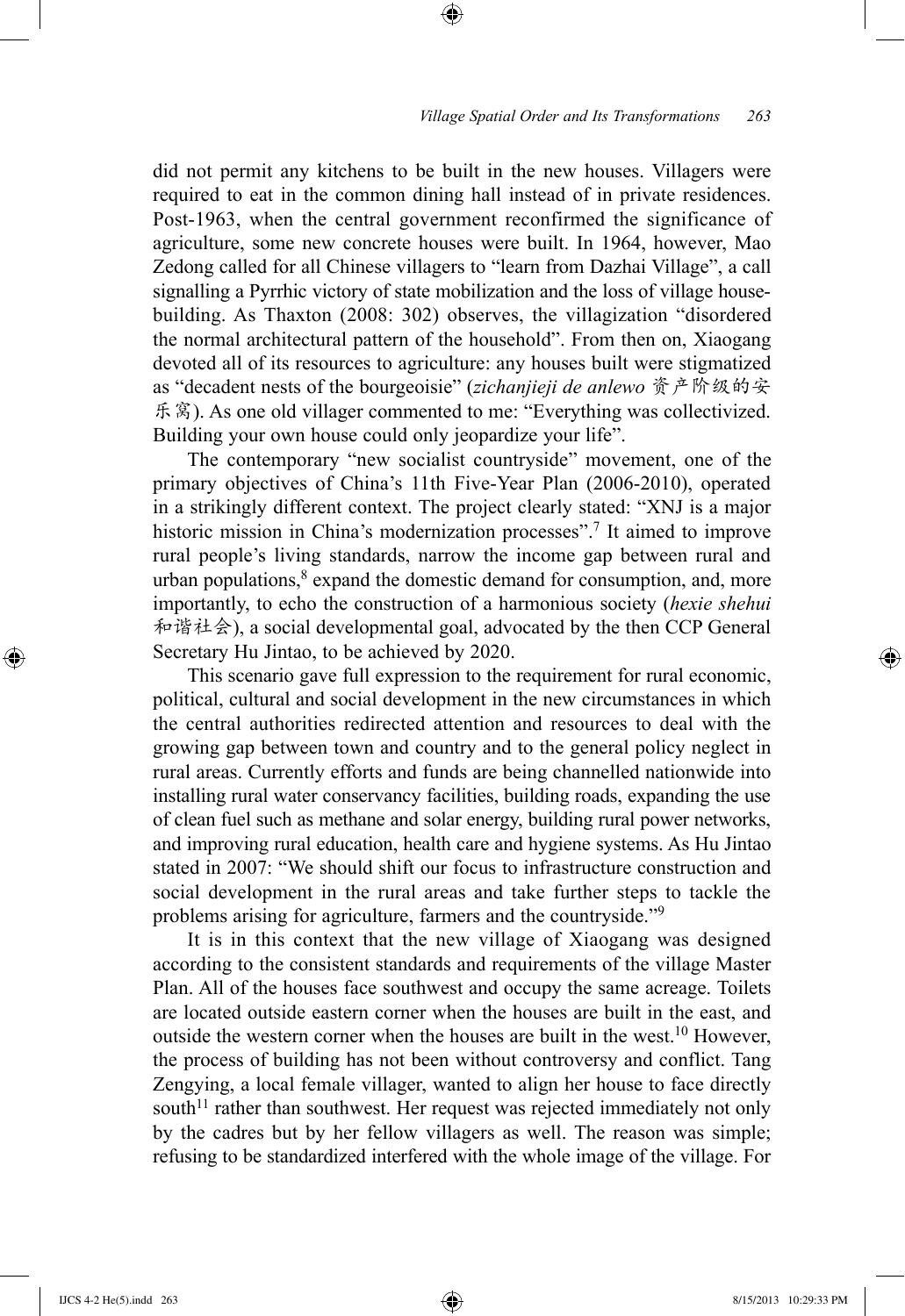this reason, Tang's proposal met with strong public opposition. In the end, she had little option but to obey.

⊕

Zhao Houyou, a builder who also objected to the new arrangement, had already paved a house base in the old place before the whole village decided to move to the new area. The village cadres tried to persuade him to relocate by all means but to no avail. Zhao asked for additional compensation for the already built base. The village had limited financial support and could only provide him with the regulated subsidy. By criticizing his house as damaging too much arable land, the village put him under considerable pressure. Since arable land protection is a basic national policy, Zhao had obviously violated this policy, and he finally relented.

It must be remembered that this newly built village is still influenced by the legacy of the Maoist era. While power has not receded, the ways in which it is carried out have changed. This is evidence of the emergence of a new form of governance via internalization and interiorization. However, the location and acreage of the new village, decisions *vis-à-vis* financial support and the differentiated reward system have combined to cultivate a collectivized version of subjectivity, showing that sovereign power<sup>12</sup> is still influential. By the time of writing this paper, there were no villagers located in the old location. While this cannot be exclusively attributed to the influence of sovereign power, the existence of coercion and the use of political power are clearly demonstrated. The simple fact was that some residents did not want to move out or build their new houses according to the Master Plan.

However, this government-induced Master Plan, with its intention to reform the traditional knowledge production of built environment, demonstrates that state power remains manifest in the ongoing spatial remaking of the village built environment. In the meantime, a collectivized form of subjectivity emerges in the production of village space. In the remainder of this paper, I shall examine this new form of subjectivity.

# **4. Public Space and the Grandfather Scholartree**

In contemporary rural areas of China, there is no civil society organized in a Western sense.<sup>13</sup> However, public space does exist. In recent decades, this type of space has been steadily and systematically developed. Chinese academia has not only paid attention to the rural tea house (Dai, 2005), to rural civic organizations and their relations with rural self-governance (Wang *et al*., 2004), rural public space and social control (He, 2008), institutional public (i.e., village committees) and non-institutional public space (temple festivals, local markets and a variety of popular lunar festivals) (Li and Zhao, 2007), but has also addressed the issue of the rural Habermasian public sphere (Zhu, 2005). Most academic articles deal with the social destruction that marked

⊕

↔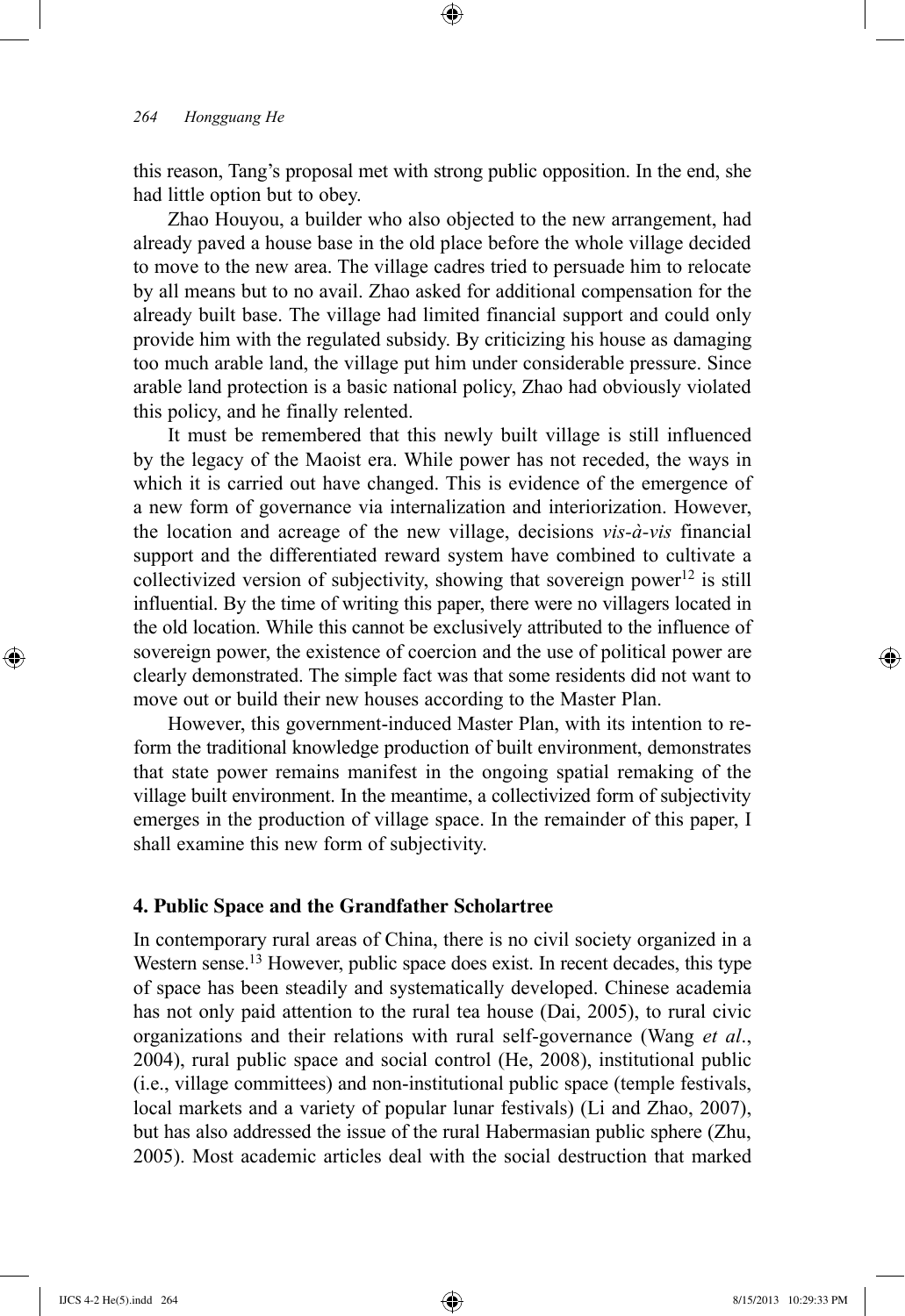the decollectivization era, the current rural social atomization, the political vacuum in the aftermath of the Reform and Opening-up, and the urgency of restoring public space. The state-centred framework is still the dominant analytical tool. Wu (2008) categorized the rural public into two spatial forms: the first is structured upon social units and is endogenous and intrinsic; the second is structured upon state authority, which is exogenous and external. In doing so, he urged the reinforcement of the government's role in rural public space. But, by locating the (trans)formations of rural public space in this dichotomy, he devalued or underestimated the heterogeneity of the rural spatial order. I shall analyze two Xiaogang village public spaces and avoid the above reductionist argument.

⊕

The natural village, as the most basic social unit in the countryside, has varied social connections and personal communications. When these connections and personal communications have become public and settled, a public space is formed. When the place wherein these connections and personal communications happen is set in the form of buildings, a constructed public space is formed. I found two different public spaces in Xiaogang in terms of social formation.

The old Villagers' Committee office was located in the northwest of the village, a location higher than the other areas of the village. Thus, it was apparent that the Committee wanted to watch over the whole village spatially. From the 1950s to the 1970s, the period of the People's Commune, the Committee office was the place where villagers assembled. It was full of political implications for this was not only the place where villagers gathered to communicate with each other, it was also a place for propagating national policy. It was thus a place with clear political characteristics (Mao, 2000: 143). The new Villagers' Committee building is two-storied. In front of it is a square, a little larger in size than the scholartree square which is in the northeast. The entrance to the Committee building is at the east of the square. Entering through the gate, and walking up the steep cement steps, one sees the Committee office, which is spacious and accommodates some 40 people. Access to the roof is through the side door. Looking down on the square, one is reminded of scenes of political gatherings in the Maoist era, e.g., a miniature Tian'anmen Square.

The new Committee office marks the centre of the village, from both the perspective of scale and the position of the buildings located in the village. This suggests a manifestation of sovereign power.<sup>14</sup> However, the facts are quite different, for although the square outside the committee building is broad, it attracts few villagers. The pond near the square, which invariably has little water in it, has been transformed into a trash receptacle. A few villagers frequently visit a clinic and store located nearby, but people linger here for a short time only. As regards the other areas in the square, they are used for

⊕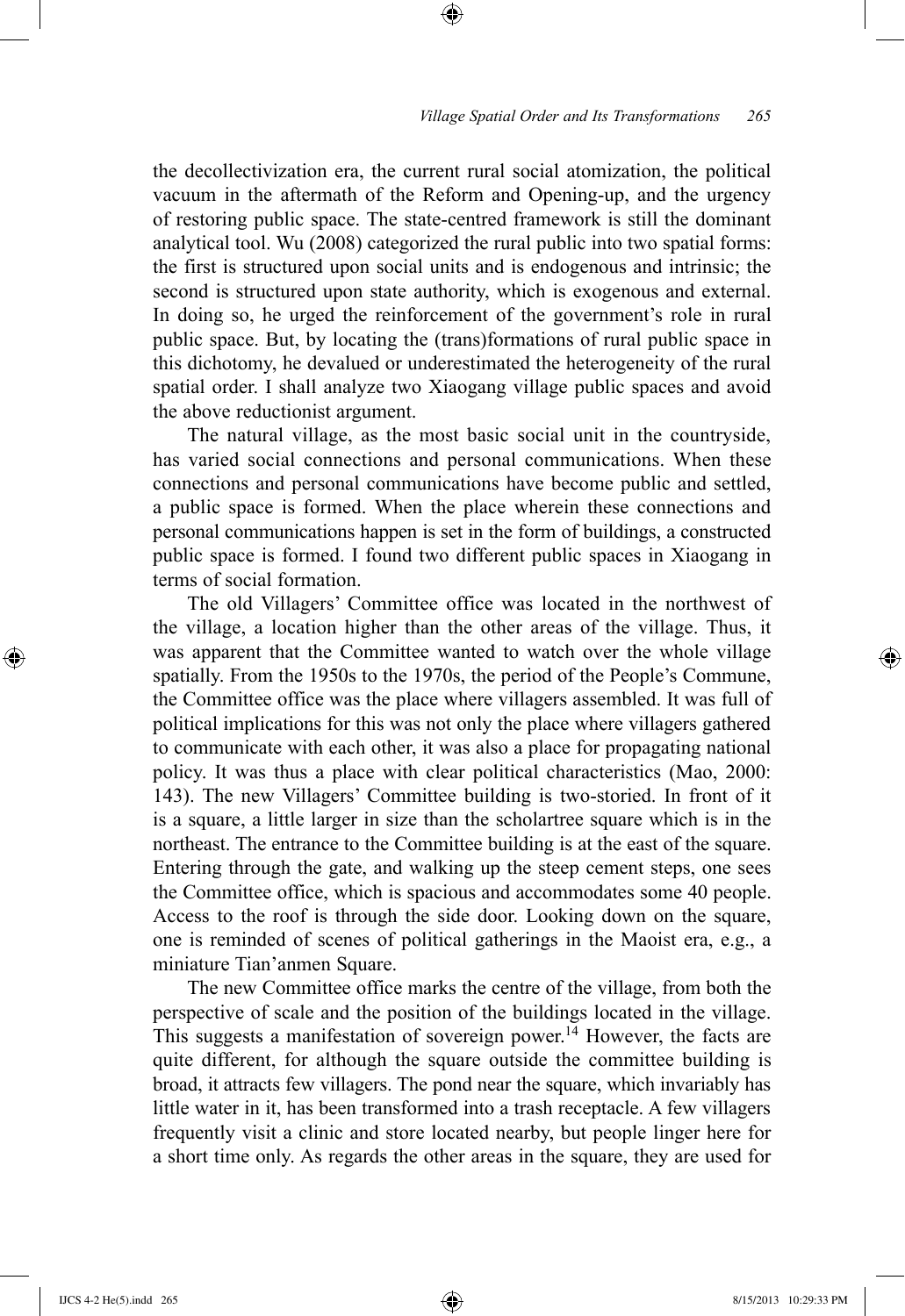transportation and stacking items; they are not being fully utilized as public space. The gate of the committee building is always closed: this building is only used as a place to receive guests from the upper levels. Even when it is open, villagers tend to ignore it, as if it has nothing to do with them.

⊕

The square's surface is built with bricks, which makes it different from its surroundings. It is separated from a primary school standing opposite by a wall. Around the square, there are a grocery store and a clinic. Thus it appears the facilities are well equipped. The Committee building is usually closed, signalling that it is a spatially politicized place. The square and the Committee building are two integral parts of the official space. However, it gives people little sense of homeliness and neighbourliness.

The People's Commune was based on a publicly owned system in which the administrative Villagers' Committee had the dual function of managing agricultural production and administrating the village (Mao, 2000: 145-147). Hence, it was not only the administrative centre but a place for large-scale gatherings, one that played an important role in commanding the whole village. With the implementation of the Household Responsibility System in 1981, production and administrative organizations were separated in the villages, rendering the household the village's basic production unit. At the same time, the function of the Committee was weakened, as were the functions of the square and the Committee building. As may be seen from this, specific places have their own specific purposes in a particular period of time. With the disappearance of said specific purposes, their influence has subsequently diminished. In the case of the Committee space, it was transformed into a space which had less impact on the villagers' daily lives.

In contrast, in the northeast, I found another public space under the "scholartree", a space for villagers' daily communication, leisure and gossip. Villagers frequently gather under the tree, which is said to be more than 300 years old. For this reason, it is respectfully addressed as the "Grandfather Scholartree". People make an offering niche for the purpose of paying their respects to it. Concomitant with the development of the economy, villagers built a square around the tree. The square is located at the intersection of two streets. Around the tree, people have positioned three rows of stone benches in the form of an "L". As a result, the form of the square is circled. Villagers often gather here with many lingering for long periods of time. According to my observations in the summer of 2007, villagers gathered here from around 10:30 in the morning. The elders enjoyed the coolness, and women chatted with each other with their babies in their arms. At noon, it became more crowded: villagers often had their lunch here. Some left around 2:00 p.m., but gathered again at 4:00 p.m. until dinner time. Owing to the lack of lighting facilities in the square, villagers did not gather here after dark. During the day, they often sat in the shade of the tree, the branches of which extend into

⊕

↔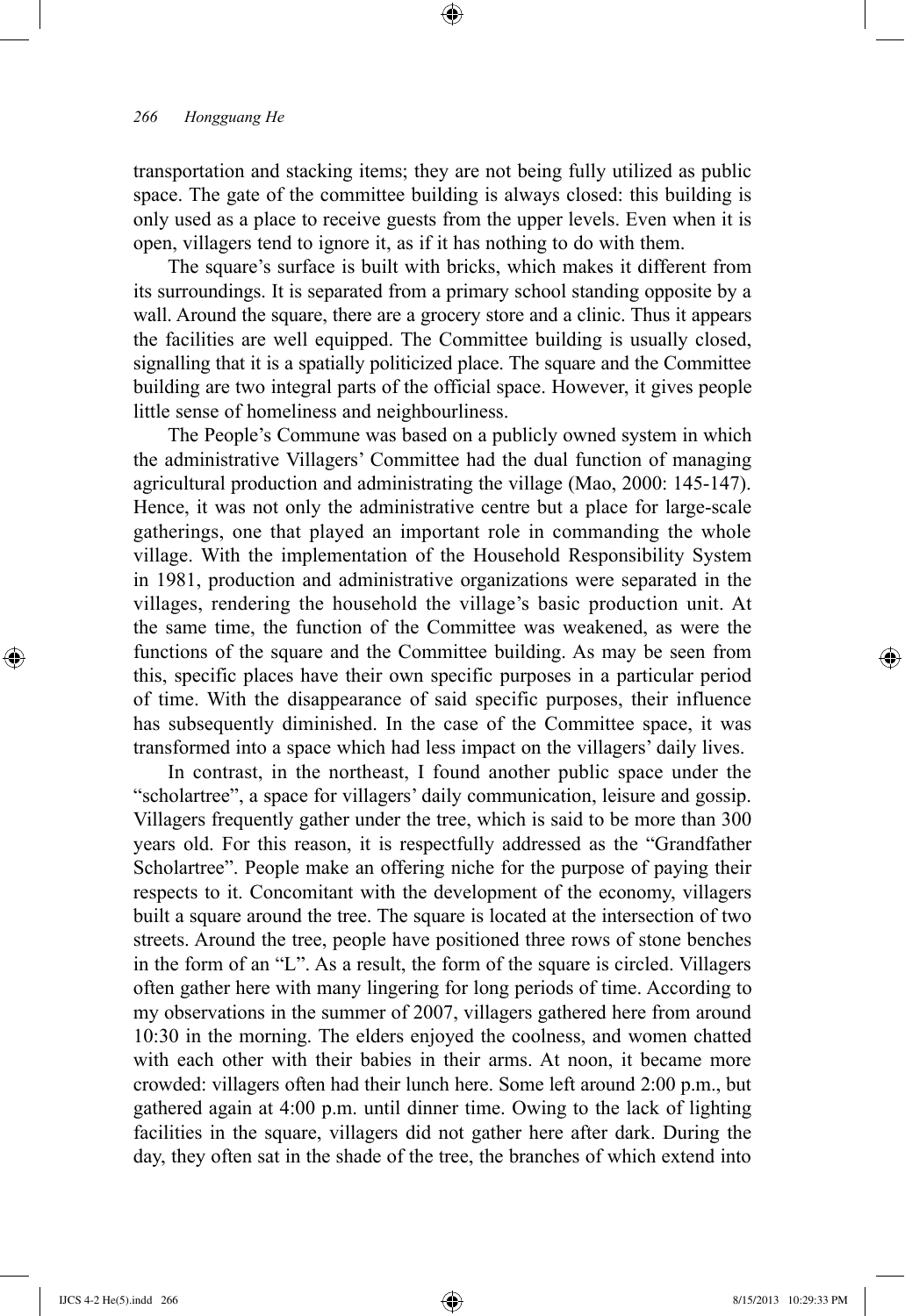the opposite street. Thus, the mental space of the square expands to a space where the villagers sit on stone seats in the opposite street. The unshaded area is less popular with the villagers. In sum, the area under the scholartree has been transformed by the villagers into a public space.

⊕

This analysis echoes the Foucauldian approach employed by MacKinnon (1997) and Murdock (2000) when researching rural Britain's local-central relations in the Scottish Highlands and the British Rural White Paper issued in 1995. MacKinnon (2000: 298) argues that "the local state has been restructured through the development of 'managerial' technologies designed to realize the objectives of neo-liberal programmes of government". He further argues that "managerial technologies" are designed to "promote local economic competitiveness through deregulation and the attraction of mobile investment" (MacKinnon, 2000: 305). Murdoch (1997: 115) contends that the British Rural White Paper shows "how the state now seeks to govern 'through communities'". The administration of rural space in China attests to their arguments. Local Chinese villagers retain their own right to selfgovern and reinterpret state policy in the context of the XNJ. However, the contingencies and specificities of the Chinese case need more examination. Although the Villagers' Committee still represents the state, the latter no longer plays a particularly active role in the villagers' lives. This supports MacKinnon's argument that local village dwellers do not passively accept state administration. The deregulation of the village is articulated in the abovementioned invisible battle of the "Villagers' Committee versus the Grandfather Scholartree". The former has given way to the indigenous nature of the tree, reconfirming a tendency towards non-political voluntary gathering. In other words, by participating in the public space under this tree, the villagers are reclaiming their own sociality. Murdock's understanding that the issue of the British Rural White Paper signals "government through communities" can also be found in Xiaogang village, where the representative of the state, that is, the Village Committee, has gradually lost its former strong influence and mobilization power. By so arguing, I suggest that the retransformation of the Villagers' Committee space reflects a new form of governance in which Xiaogang villagers have more autonomy to organize and communicate. This argument, however, does not mean that there is a trend towards individualization, as I shall explain below.

# **5. Domestic/Family Space and Its Recent Remodeling**

The typical traditional house in Xiaogang faced the southwest and consisted of major rooms and wing rooms. The houses were usually surrounded by farmland. Within the village, there were ponds, wells and other facilities essential to daily life as well as roads leading to far-off locales. The purpose of Figure

⊕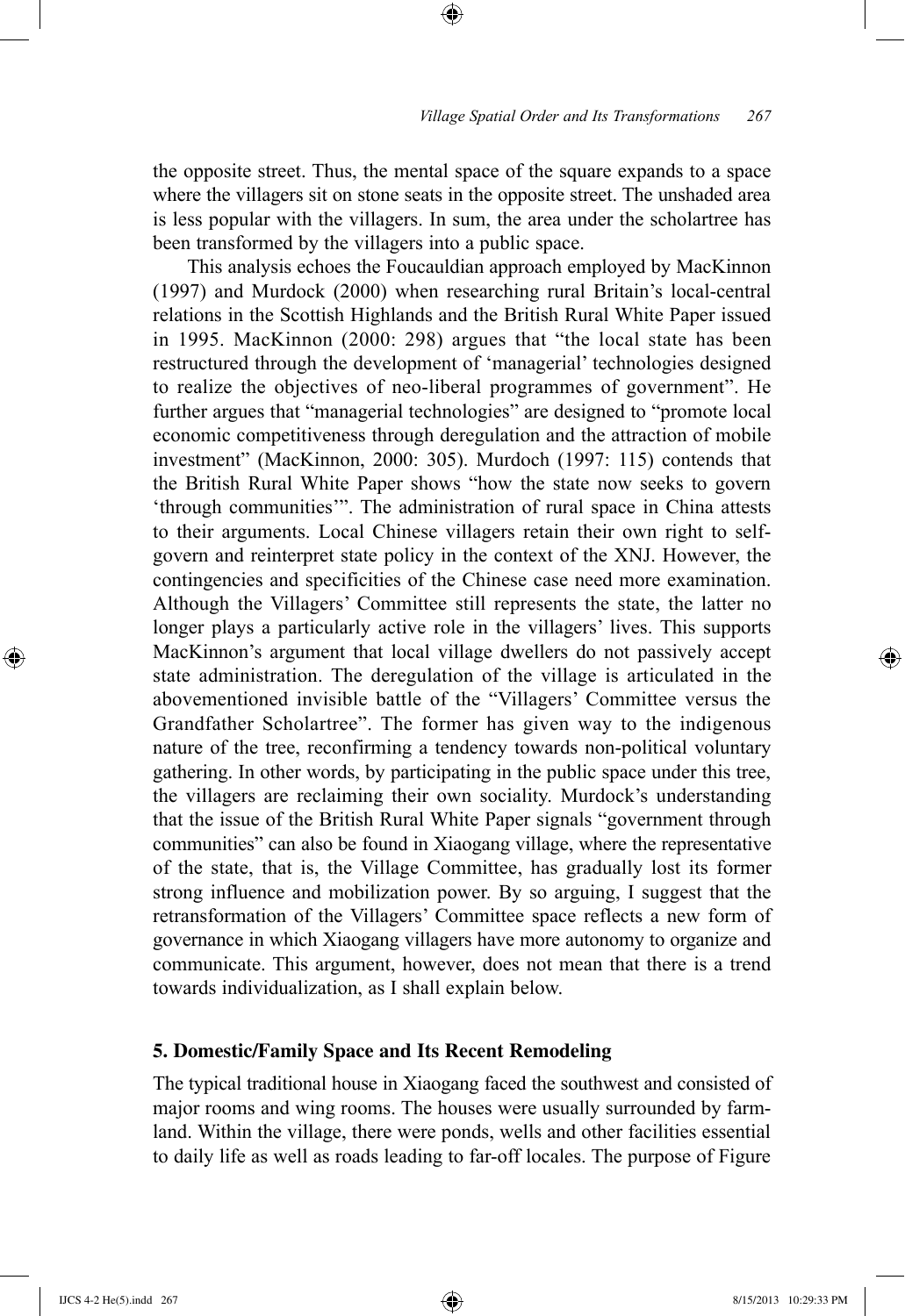

⊕

#### **Figure 2** A Traditional Old House Design in Xiaogang

door

2 is to demonstrate, more specifically, the hierarchy of room distribution in traditional rural Chinese society. Usually, the eastern part houses the senior household members while the western and central parts are multi-functional (often as kitchens, hallways, animal pens or temporary storerooms). While it is oversimplifying to say that old Chinese houses had no space division, it is widely accepted that there was no clear demarcation between public and private spaces (David Bray, personal communication, 24th February 2009). Compared with British terrace houses, (semi-)detached houses, or bungalows, Chinese houses emphasize more an ethos of differential hierarchy (Fei, 1998). The house space allocation encodes the patriarchal Confucian order. Most of the houses in Xiaogang were built like this before the 1990s, a time when some families still lived poverty-stricken lives in old tumbledown thatched cottages with doors made of straw.

In this form of family space, individuality gives way to collectivity and familial hierarchy. The (re)production of collectivized family relationships in traditional houses has been examined in detail by both Francesca Bray (1997: 57-58) and David Bray (2005). For David Bray (2005: 28), "the most singular feature of traditional family space was the manner in which it demarcated difference within the Confucian family relationships." The spatial distance and the distribution of rooms are patriarchal, highly gendered and maledominated, reflecting the ethos of Confucianism. The old village houses in Xiaogang support these demarcations.

However, I would like to add here that in this non-compound form of dwelling, invisibility is impossible, as Figure 2 indicates. This is the Chinese

⊕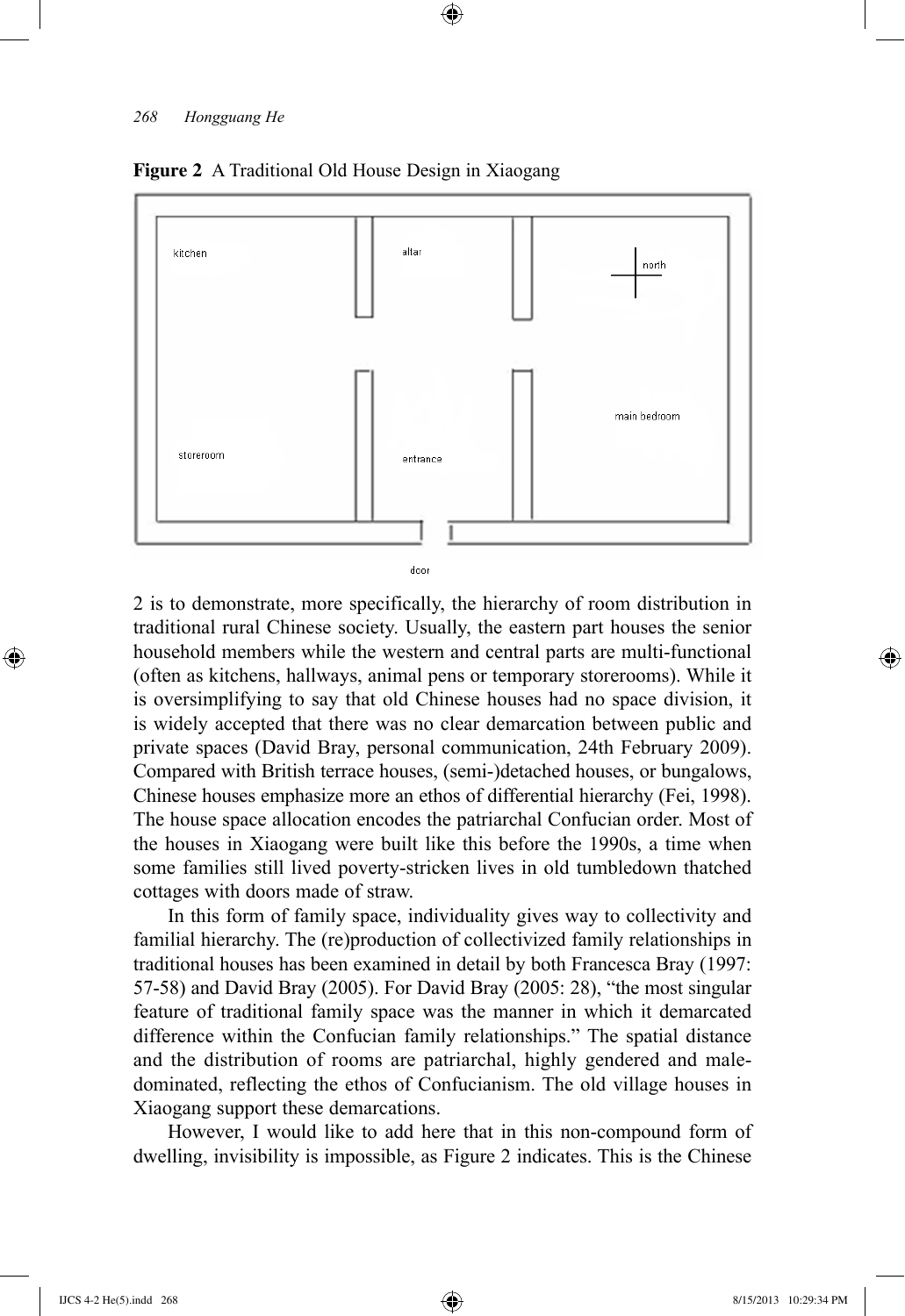version of a panopticon. In accordance with this type of design, everything is within the gaze of the family members. "The panoptic mechanism arranges spatial unities that make it possible to see constantly and to recognize immediately" (Foucault, 1979: 200). This is a machine which spares no one, producing a high degree of surveillance and disciplinary power. The local authorities in Xiaogang village attempted to draw a connection between the "political effectiveness of sovereign to a spatial distribution" (Foucault, 2007: 13-23).<sup>15</sup>

⊕

By the 1990s, according to figures released in 2007 by the Statistics Bureau of Anhui Province, per capita housing space for Anhui farmers increased to 34.8 square metres from 11.7 square metres in 1980. Amongst this, per capita housing space of brick, wood and reinforced concrete structures reached 34.26 square metres, which accounts for 88 per cent of the total housing space.16 Likewise, in Xiaogang, houses underwent dramatic change as new houses sprang up at an almost competitive pace. My question is: were these new houses similar in style and architecture to the previous ones? A comparison between these two family spaces in two different periods is useful to any understanding of how "new forms jostle with the old, creating complex and contingent assemblages of space, power, meaning and identity" in China (David Bray, personal communication, 2nd February 2009).

The striking change concerns matters of individuality and privacy. That is, the increasing differentiation between public space and private space within the house. Habermas (1989: 44) claims that "[t]he privatization of life can be observed in a change in architectural style". The conclusion he reaches regarding the 17th-century British gentry also applies to Xiaogang village, which has seen a shrinking of public family life and, as a consequence, an increase in the "solitarization of the family members" (W.H. Riehl cited in Habermas, 1989: 45). And, as far as architectural style is concerned, today there is more specification of function between kitchen, bathroom, living room and storeroom.

Specifically, there are two models in the new Xiaogang village.<sup>17</sup> In Model A (a two-storied-house, see Figures 3, 4, 5 and 6), in relation to habitability, the main consideration is given to dividing clean and dirty places. The front yard, which faces the south, is mainly used for production and living, in the middle are rooms which are regular in size, and the backyard faces north. The building enjoys plenty of sunlight and good ventilation. In the summer it can be protected from the heat of the sun. For the division of functions, the public areas are divided into different sections. The doors and windows are made using new durable lightweight steel. The roof has an insulation layer made of clay and straw, the same with the walls. This layout is also designed for water-saving. Underground water is utilized, and rainwater is collected for flushing toilets, cleaning floors and irrigation. In addition, the local government promotes an environmentally friendly waste

⊕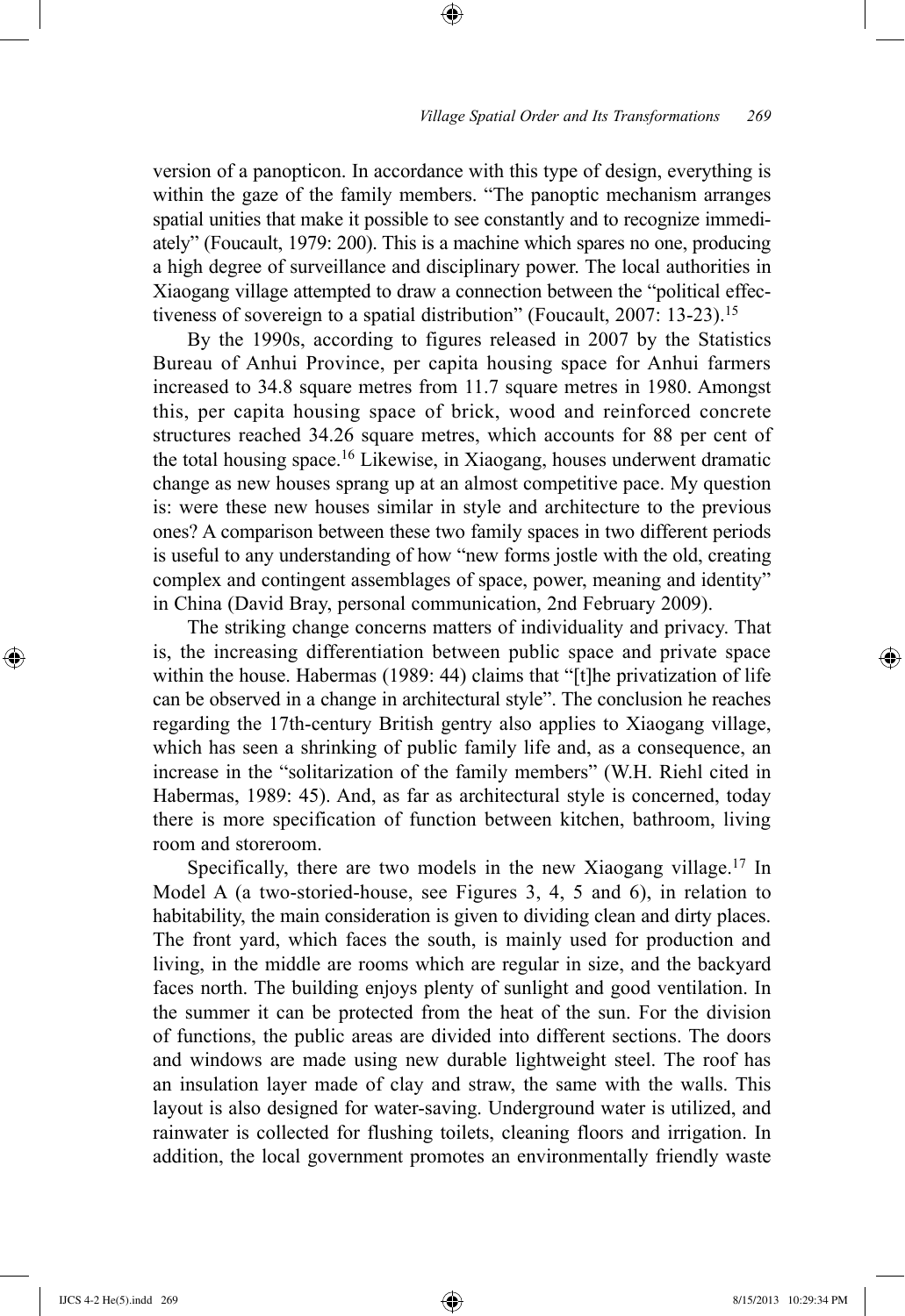

 $\bigoplus$ 

**Figure 3** A House in the Building Process (2008)

**Figure 4** A Local Town House (Two Skylights on Top)



 $\bigoplus$ 

 $\bigoplus$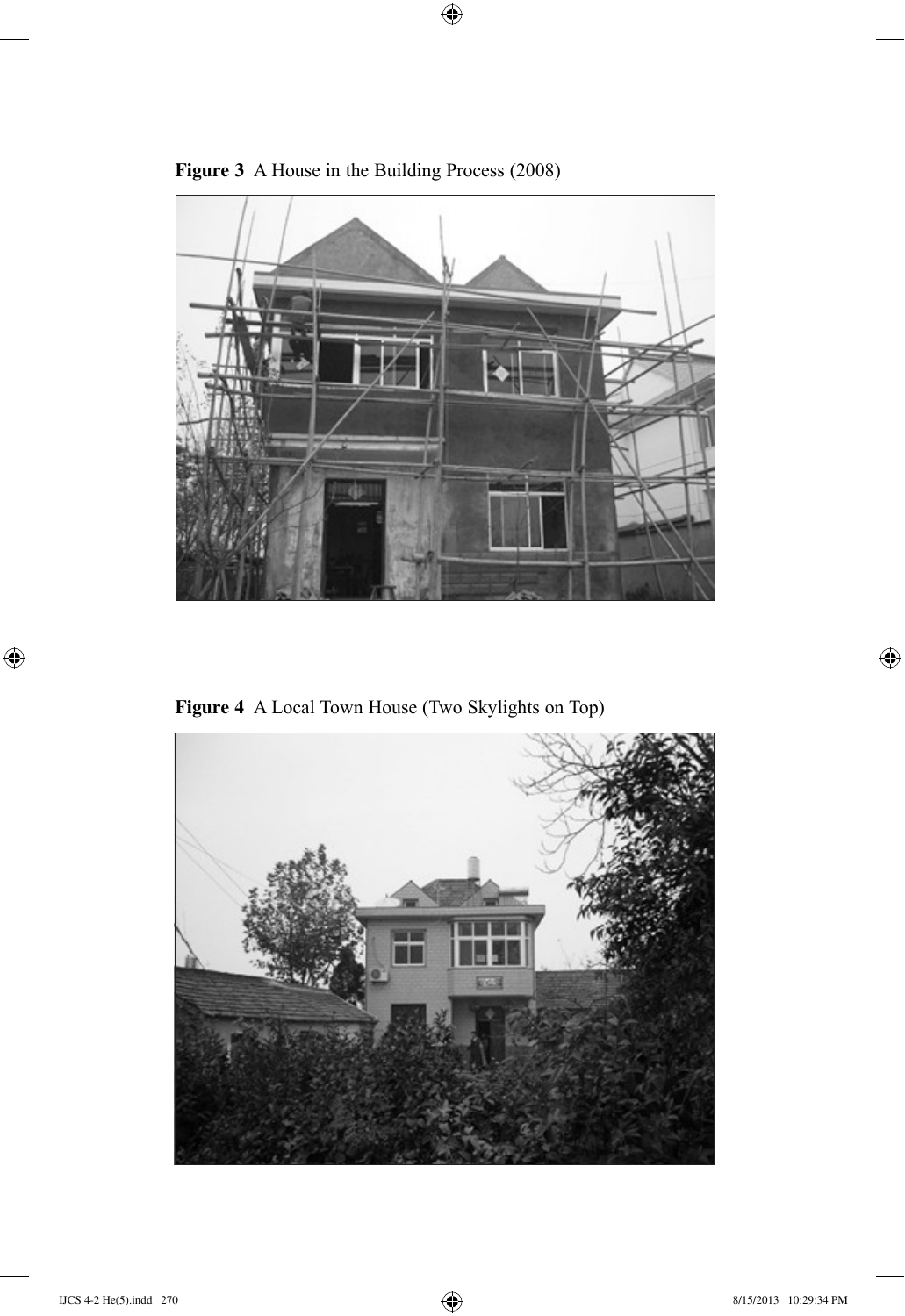

dining room



 $\bigoplus$ 

Figure 5 Ground Floor (Model A) **Figure 5** Ground Floor (Model A)

seed-raising room

ktichen

garden

 $\bigoplus$ 

 $\bigoplus$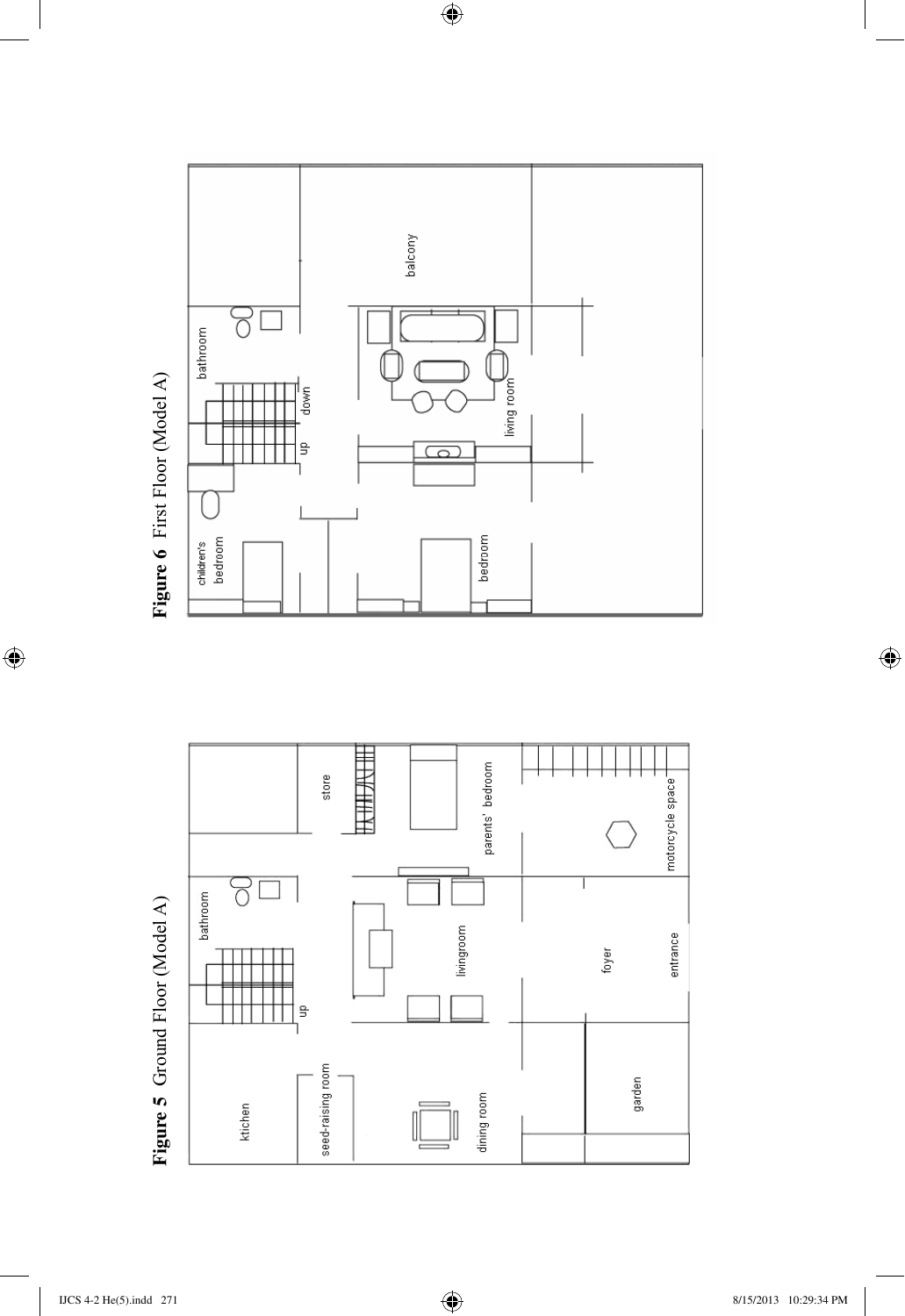disposal design; waste treatment is divided into three parts which is helpful for sewage systems. The local government also promotes land conservation; all of the buildings in both the front and back yards are square and regularly sized. Model A's basic size is 157 square metres: the internal size is 140 square metres. In the interest of material-saving, the construction components are used for their functional purpose, representing environmental suitability. The locals do not opt for decorative materials. Instead, cheap local construction materials are used, such as rubble, bluestone, moso bamboo, and straw.

 $\bigoplus$ 

In Model B (a three-storied house, see Figures 7, 8 and 9), this type of building caters to farmers' different lifestyles, the changes of farmers' lifestyles and household size. It accords with farmers' lifestyle well since it is





⊕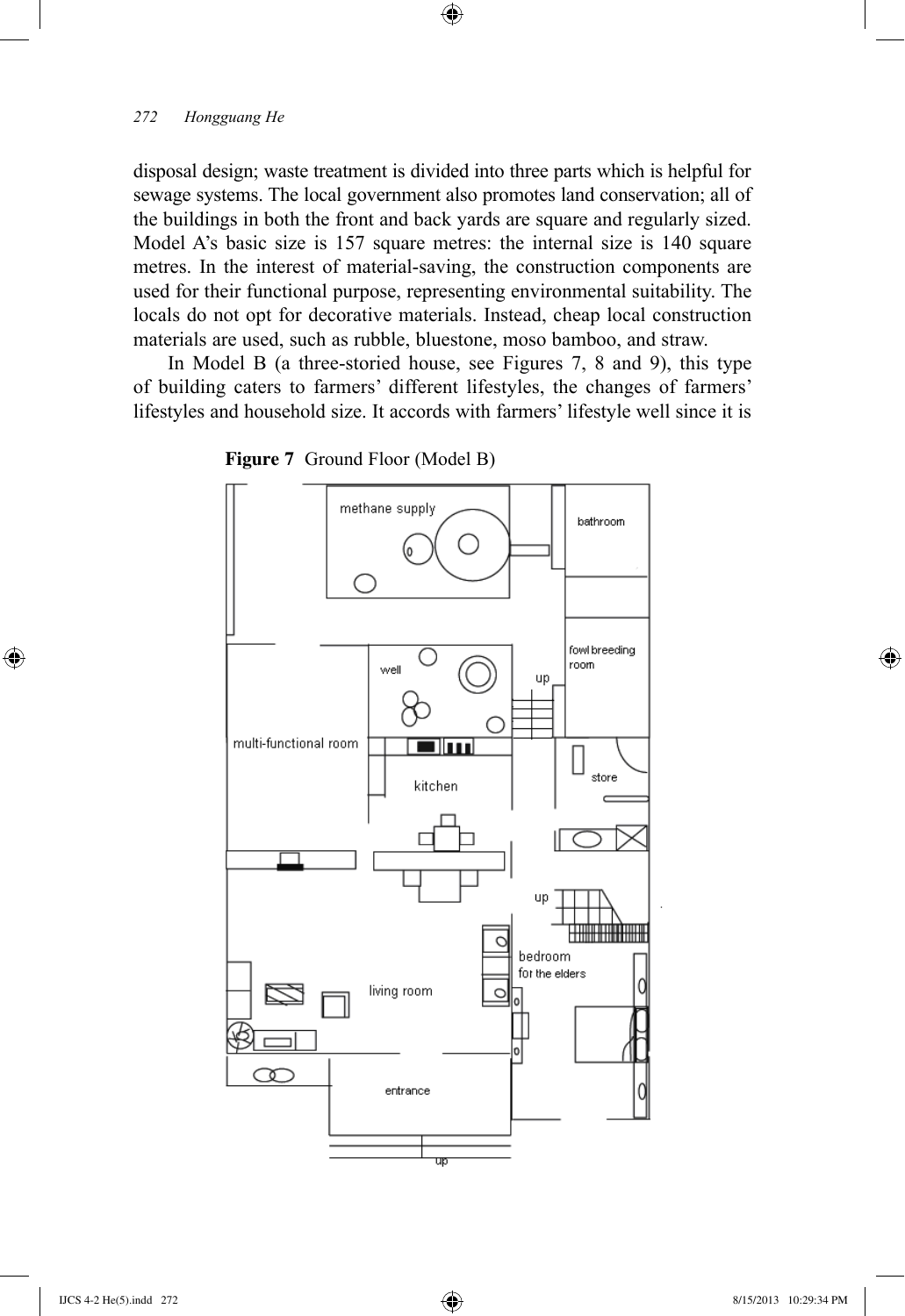

 $\bigoplus$ 



 $\bigoplus$ 

 $\bigoplus$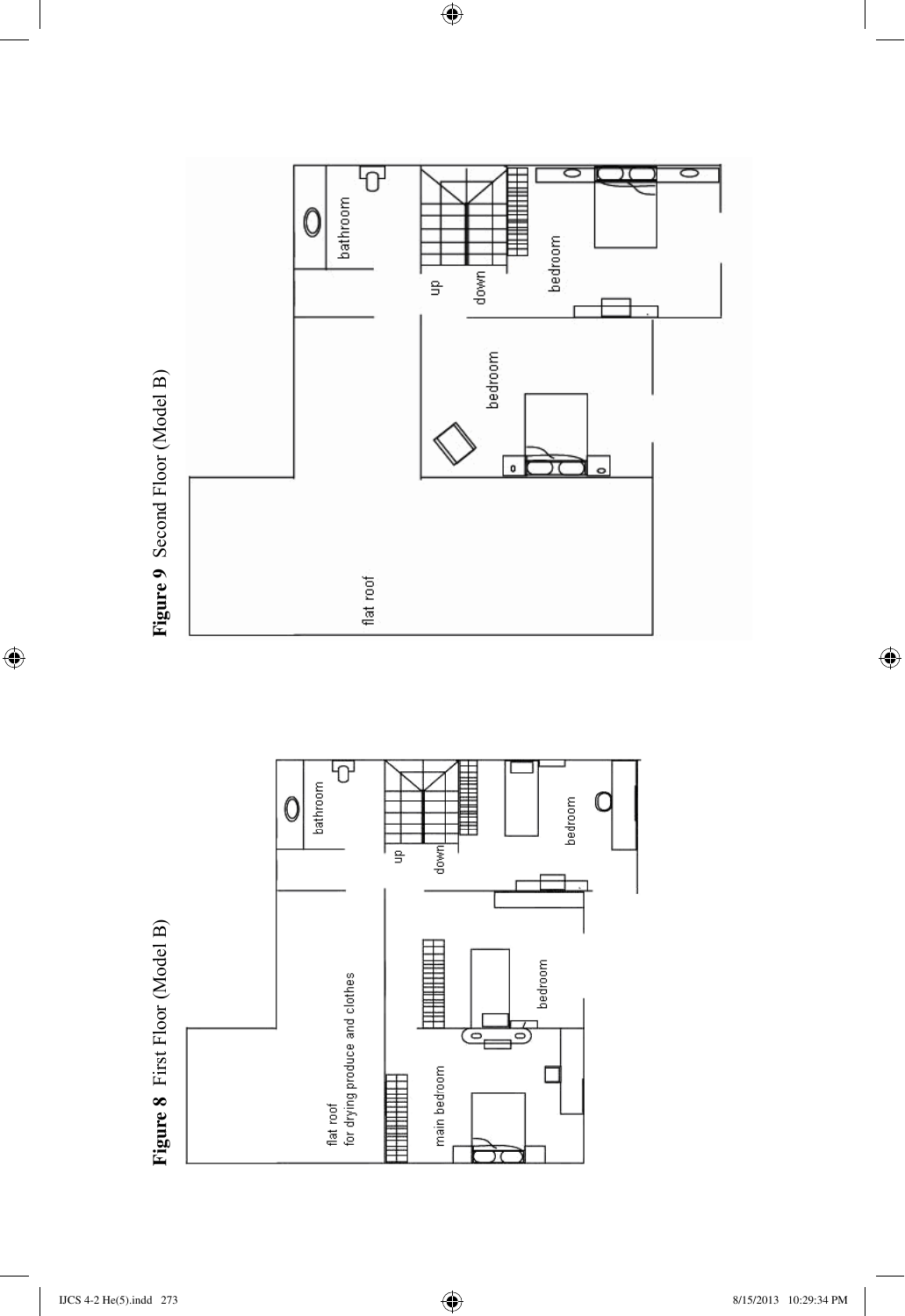practical, economic, collective, and simple in construction. It can be adapted for different purposes such as farming, sideline agriculture and business. It also has a clear zoning of functions. There are different places for both dynamic and quiet purposes, for clean and dirty usage, for living space for people and for livestock. All of the rooms enjoy ventilation and sunlight: the central room is spacious and bright. And in the interest of saving energy and protecting the environment, a three-part sewage toilet and solar energy are used. The whole size totals 178 square metres.

⊕

How do villagers use these domestic spaces? The basic function of a house represents only two activities for the villagers, that is, eating three times per day and sleeping at night (*ri tu san can*, *ye tu yi xiu* 日图三餐, 夜图一 宿). Through interviews, I found that, although there has been an obvious change in functional divisions, little change is observable in the villagers' traditional lifestyles. Usually, not all of the rooms are used as most of the villagers worked outside the village and only come back during Chinese New Year or to celebrate other lunar festivals. Although they have built new houses, this does not mean that there would inevitably be some changes in lifestyle. I want to emphasize here that building this type of house is to a large degree a symbolic contribution to the current wave of spatial change. "You have to do it even if you cannot afford it. People will sneer at you if you still have a *pingfang* 平房 (one-storied house)," a local resident told me. In other words, having a new house is to a greater extent, as Chan, Madsen and Unger conclude (2009: 298-299), a "symbol of prestige".

According to the Chinese Ministry of Housing and Urban-Rural Construction in 2008, China has the largest construction market in the world. Its rural building area increases by one billion square metres each year, nearly half of the world's total. It is estimated that the construction industry will take up 40 per cent of the country's total energy consumption by 2020, becoming the world's largest energy user with an estimated 1.5 trillion *yuan* spent annually (*People's Daily Online*, 2008). In 2006, approximately 81.62 per cent of Chinese homes were privately owned. This is higher than the proportion in some developed countries, for example the United States, the United Kingdom and Germany, where the rates are below 70 per cent (*People's Daily Online*, 2006b).

What is the driving force behind these spatial changes and house remodelling? As Yan Yunxiang (2003: 123) notes: "Economic prosperity was certainly one reason villagers were able to improve their dwellings." But as Yan Yunxiang also notes, the spatial changes in his village "should be understood as part of the transformation of private life, which is characterized by the rise of youth autonomy, the decline of patriarchal power, and at a deeper level, the rising awareness of the individual" (Yan, 2003: 123-124). Suffice it to say that rural domestic changes have given way to

⊕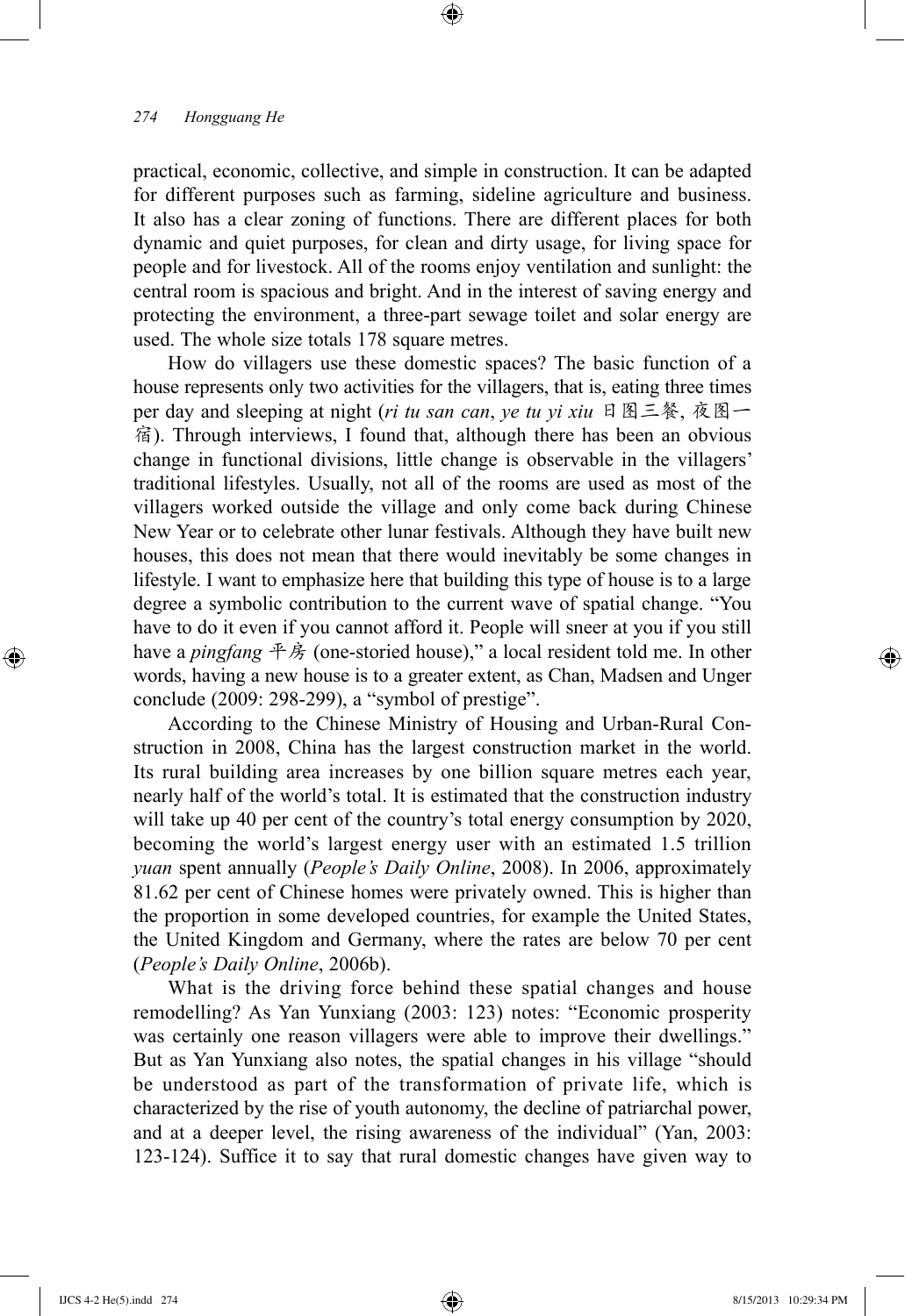more individual freedom and autonomy. Yet, on the other side of this new phenomenon is another form of collectivized subjectivity. There was a high degree of competition for superiority behind this building boom. In addition, it must be kept in mind that one of the motivations for house-building is the villagers' fear of being labelled as lagging behind the architectural fashion. As one villager told me: "My son will be wifeless if I do not build a house like this" (Xu Musheng, interview, 24th December 2008). In other words, this building style is an uncritical response to the discourse of modernity. It shows that most villagers, after spending most of their savings, and/or a lot of money from whatever resources were available, have become victims of modernization in their quest for privacy, modernity and superiority. As Hsu (1948: 40) notes: "Worldly residences are not so much places to house the individual members in comfort and ease as they are signs of unity and social prestige for the family group as a whole – the dead, the living and the generations to come."

⊕

There is some dissimilarity here with Foucault's research undertaken in certain European countries. While his focus is on the individualization of Western governmentalities, this is only partially true in my case study. The valorization of individuals who make their own choices is not applicable in these spatial transformations as there are still many constraints and limitations. In the larger context, the villagers' right to make their own choices is still highly limited.

# **6. Conclusion**

⊕

As can be seen from the above discussion, the sovereign power of the state is still manifest in Xiaogang such as where and how to relocate. However, often more subtle forms of disciplinary power are built into the material/ social fabric of the village. As MacKinnon (2000: 299-300) observes: "While individuals are indeed constituted through the effects of social forces, this does not preclude them from intervening creatively to transform social structures." From this quote, it may be contended that the XNJ is the "empowerment of strong self-reliant communities and the covert withdrawal of the state" (Murdoch, 1997: 117). In Xiaogang village, however, the state does not withdraw: it simply redraws. It still maintains or attempts to maintain its legitimacy by cultivating a new spirit of citizenship, by building new types of villages and creating new ways of life (cf. Hoffman, 2003). Although the XNJ claims a restructuring of the countryside and aims to reorganize the spatial order of Chinese villages in general, the project drew an unintended response from the villagers, a response that was closely related to the villagers' desire for self-image, marriage opportunities, and a broad social presence in the village at large.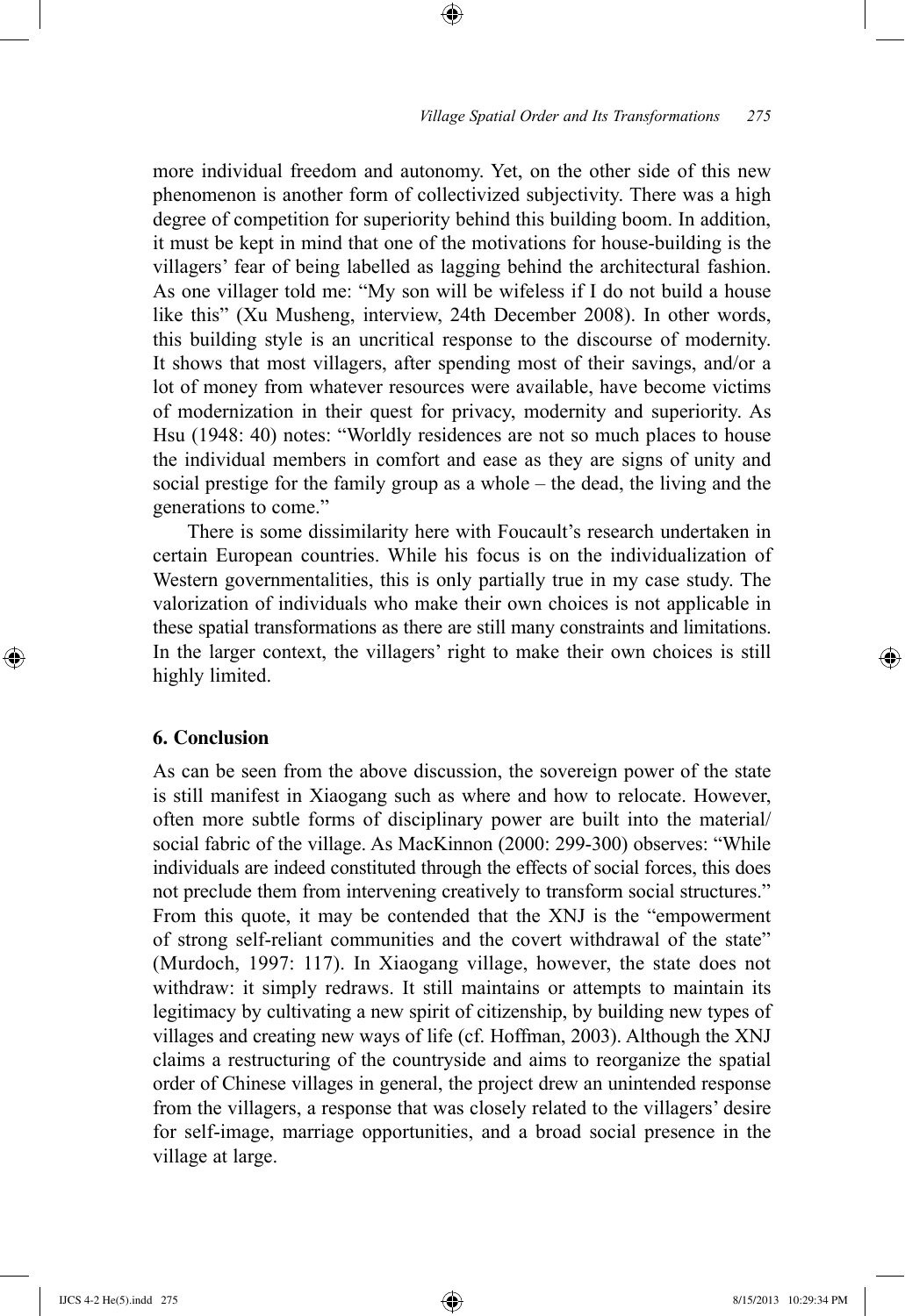This paper also draws attention to the understanding of neo-liberalism. While there is considerable debate on the applicability of the concept of neoliberalism in China,18 I contend that the marketization of the rural space – and its inextricable link to the discourse of modernization – has dramatically remade China's rural societies, unpacked the concentration of state power, and unravelled the previous all-embracing form of Mao's governmentality.

⊕

The villagers were supposedly individualized after the implementation of the Household Responsibility System. But this does not mean that they are autonomous for while on the one hand, in an economic sense, the villagers are much more individualized, on the other, in terms of people's lifestyles and the design of their houses, there is still a high level of conformity. There is a homogeneous and faceless collective form of "the farmer", who constitutes rural China and who is operated on by the discourse of modernization.

### **Notes**

⊕

- The writing of this paper is supported by Chinese Social Sciences Research Council (Grant No.: 12CSH027), Department of Education, Jiangsu, China (Grant No.: 2012SJB630039) and Scientific Research Foundation for the Returned Overseas Chinese Scholars, Chinese State Education Ministry. Nanjing Audit University also provided financial assistance for my fieldwork. I thank them for their valuable help.
- \* Dr Hongguang He 何宏光 is currently Jiangsu Distinguished Professor at Nanjing Audit University, China. With a PhD from the University of Sydney, he is presently working on the spatialization of the Chinese Communist Party-led government and the integration of China's urban and rural development. <*Email: hohe4325@uni.sydney.edu.au*>
- 1. Under the "National Rural Methane Project", the number of households with a methane supply will increase by 23 million in 2010 from 22.6 million at the end of 2006. This project is to promote the use of methane pits to process rural organic waste and provide clean energy (*People's Daily Online*, 2006a).
- 2. Local building brochure entitled *The Building and Designing of Xiaogang Village*, October 2007.
- 3. Basically, there are three types of village space, namely "linear hamlet" or "string village" which circles a local town, "cluster village", "round village" or "walled village" which extends along rivers, lakes, creeks or roads, and "tessellated village" which is scattered between village ponds, lands and factories. See Cheng *et al*., 2001.
- 4. This layout partly verifies what the quote above has described.
- 5. "Several Suggestions Concerning the Promotion of Building a New Socialist Countryside", 2006.
- 6. "Villagization" is a term coined by James Scott connoting rural reconstruction projects orchestrated by the state.
- 7. The Fifth Plenary Session of the Chinese Communist Party's 16th Central Committee, October 2005, *The Proposal of the CCP Central Committee for*

IJCS 4-2 He(5).indd 276 8/15/2013 10:29:34 PM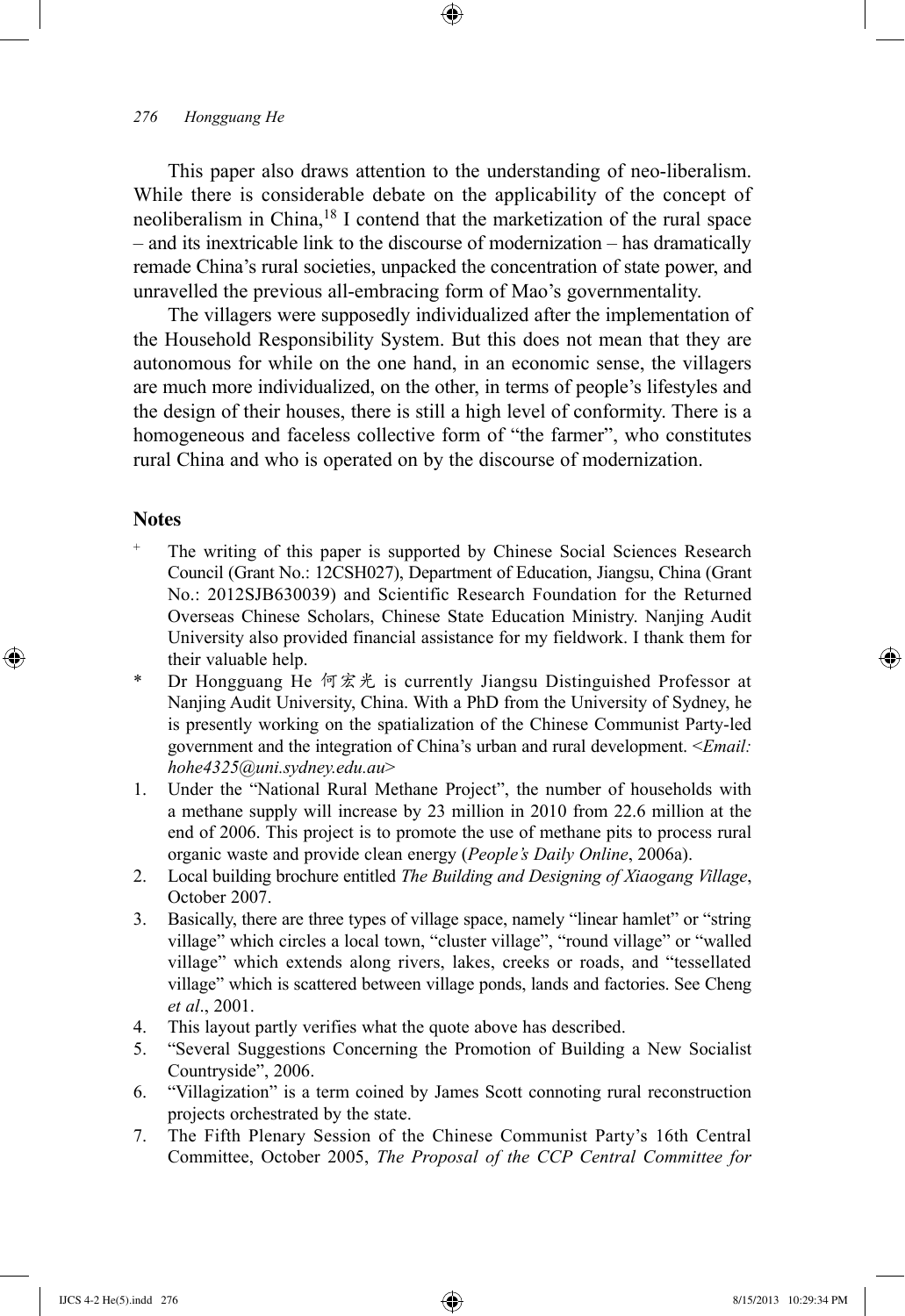*Formulating the 11th Five-Year Plan (2001-2005) for National Economic and Social Development*.

8. The income gap between the rural and urban population has widened from 2.57 to 1 in 1978 to 3.30 to one in 2006.

⊕

- 9. "Chinese President Underscores Efforts to Raise Farmers' Income", <*http://www. news.cn*>, 2007, accessed 10th May 2009.
- 10. In the old village, all the toilets were open and simply constructed using mud brick or flagstones. In the 1990s, a national campaign on toilets and sanitation, initiated by the Chinese government on the basis of the United Nations Children's Fund (UNICEF), was introduced in Xiaogang village. In line with this programme, Xiaogang villagers began to build a new type of double-urn latrines. For each of these toilets, they were rewarded 50 yuan. Starting from 2006, the Xiaogang Village Committee, supported by the Patriotic Health Campaign, decided to fund more toilet-building. The Patriotic Health Campaign was founded in the 1950s, when Mao Zedong initiated a programme to "fight against the bacteria-war". Local cadre Zhang Housheng told me that "to keep a clean environment is an important element of XNJ". In his understanding, having a clean toilet is not only related to personal hygiene, but more importantly, to public health and cleanliness.
- 11. Why did this lady prefer this direction? I heard two versions. An old villager told me that in traditional China, only the emperor has the authority to face "directly south", which has connotations of absolute power and imperial superiority. Therefore, local villagers usually avoid challenging this taboo. Even though imperial China has collapsed, Xiaogang still acknowledges this tradition. Another version was that "direct south" symbolizes "Fire" and it melts "Metal" in the Chinese Five Elements (*wuxing* 五行) theory. Building a house facing south could result in the owner losing money (the metal element). But apparently, Tang Zengying wanted to challenge these taboos.
- 12. The sovereign power was exercised at a higher political cost compared to disciplinary power given that it "resorted to glaring examples to ensure a continuous mode of operation"; sovereign power "had to be spectacular so as to instil fear in those present" (Foucault, 1979: 3-5). It was "too costly in proportion to its results" (Foucault, 1996: 232-233). This type of sovereign power was repressive, negative and essentially juridical.
- 13. By this I mean there is no intermediary force which could establish an independent organization that exercises a "check and balance" influence over the CCPled government. Take the Village Self-Governance Committee as an example. Although the Committee has had more to say in recent years, it is still under the "guidance" or "gaze" of the local government. There is also no opposition party in the village elections.
- 14. However, this does not mean it needs to be physically located in the village centre.
- 15. It should be noted that few new houses were built during the Maoist era. Those that were built followed the traditional models.
- 16. Source: local archive office, 10th October, 2008, Fengyang County. On a national level, per capita housing space was 22.2 square metres, of which rural space was 25 (Luo *et al*., 2008: 6).

⊕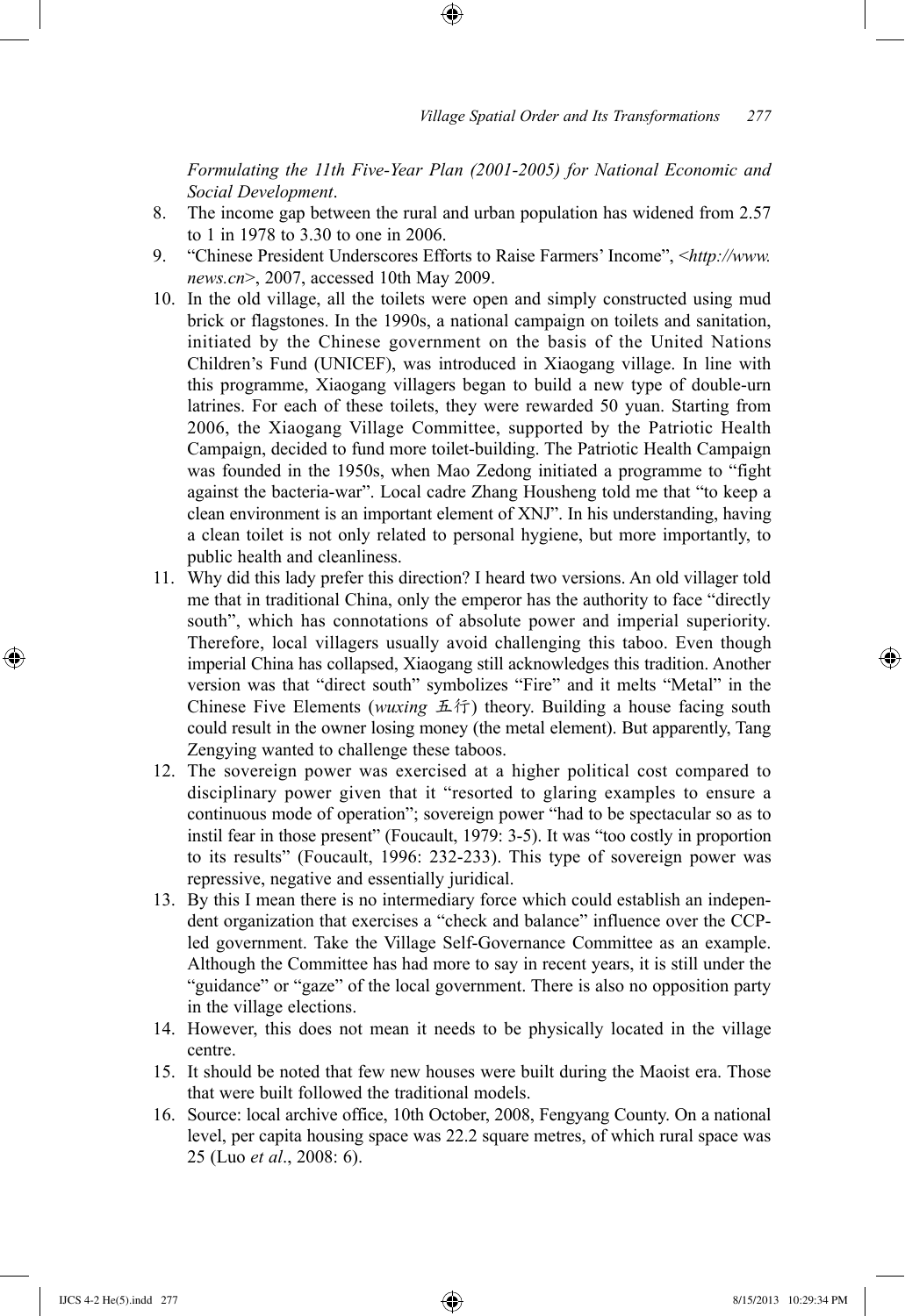17. Local building brochure: *The Building and Designing of Xiaogang Village*, October 2007. Also see China Rural Technology Development Centre, 2007, pp. 84-86.

⊕

18. One of the criticisms of employing neo-liberal governmentality in rural China has centred on the lack of support and resources from the government. In other words, governmentality in this area is weak and unsystematic. Judging from the urban-rural gap in terms of official development level and degree of prosperity published by the central government and statistics bureaus, this is a verifiable conclusion. However, in the case of Xiaogang, it is simplistic to restrict governmentality to the urban area. Because the village is acting as a "model" for the XNJ, it is a vehicle through which this new form of governmentality can be carried out. In so doing, new forms of collective subjectivity are being remade.

## **References**

⊕

- Bray, David (2005), *Social Space and Governance in Urban China: The* Danwei *System from Origins to Reform*, Stanford, CA: Stanford University Press.
- Bray, Francesca (1997), *Technology and Gender: Fabrics of Power in Late Imperial China*, Berkeley: University of California Press.
- Chan, Anita, Richard Madsen and Jonathan Unger (2009), *Chen Village: Revolution to Globalization*, Berkeley: University of California Press.
- Dai Lichao 戴利朝 (2005), "Chaguan Guancha: Nongcun Gonggong Kongjian de Fuxing yu Jiceng Shehui Zhenghe 茶馆观察: 农村公共空间的复兴与基层社 会整合" [Observations at tea houses: the renaissance of public spaces in rural regions and social integration at the grassroots level], *Shehui* 社会 [Society], 第 5期 (Issue 5).
- Fei Xiaotong 费孝通 (1998), *Xiangtu Zhongguo, Shengyu Zhidu* 乡土中国, 生育制 度 [Rural China and birth mechanism], Beijing: Beijing Daxue Chubanshe 北京 大学出版社 (Beijing University Press).
- Foucault, Michel (1979), *Discipline and Punish: The Birth of the Prison*, Harmondsworth: Penguin.
- Foucault, Michel (1996), *Foucault Live: (Interviews, 1961-84)*, New York: Semiotext (e).
- Foucault, Michel (2007), *Security, Territory, Population: Lectures at the Collège de France, 1977-78*, Houndmills: Palgrave Macmillan.
- Friedman, Edward, Paul Pickowicz and Mark Selden (1991), *Chinese Village, Socialist State*, New Haven: Yale University Press.
- Habermas, Jürgen (1989), *The Structural Transformation of the Public Sphere: An Inquiry into a Category of Bourgeois Society*, trans. by Thomas Burger, Cambridge, Mass.: MIT Press.
- He Lanping 何兰萍 (2008), "Cong Gonggong Kongjian Kan Nongcun Shehui Kongzhi de Ruohua 从公共空间看农村社会控制的弱化" [The weakening of rural social control from the perspective of public space], *Lilun yu Xiandaihua* 理 论与现代化 [Theory and modernization], 第2期 (Issue 2).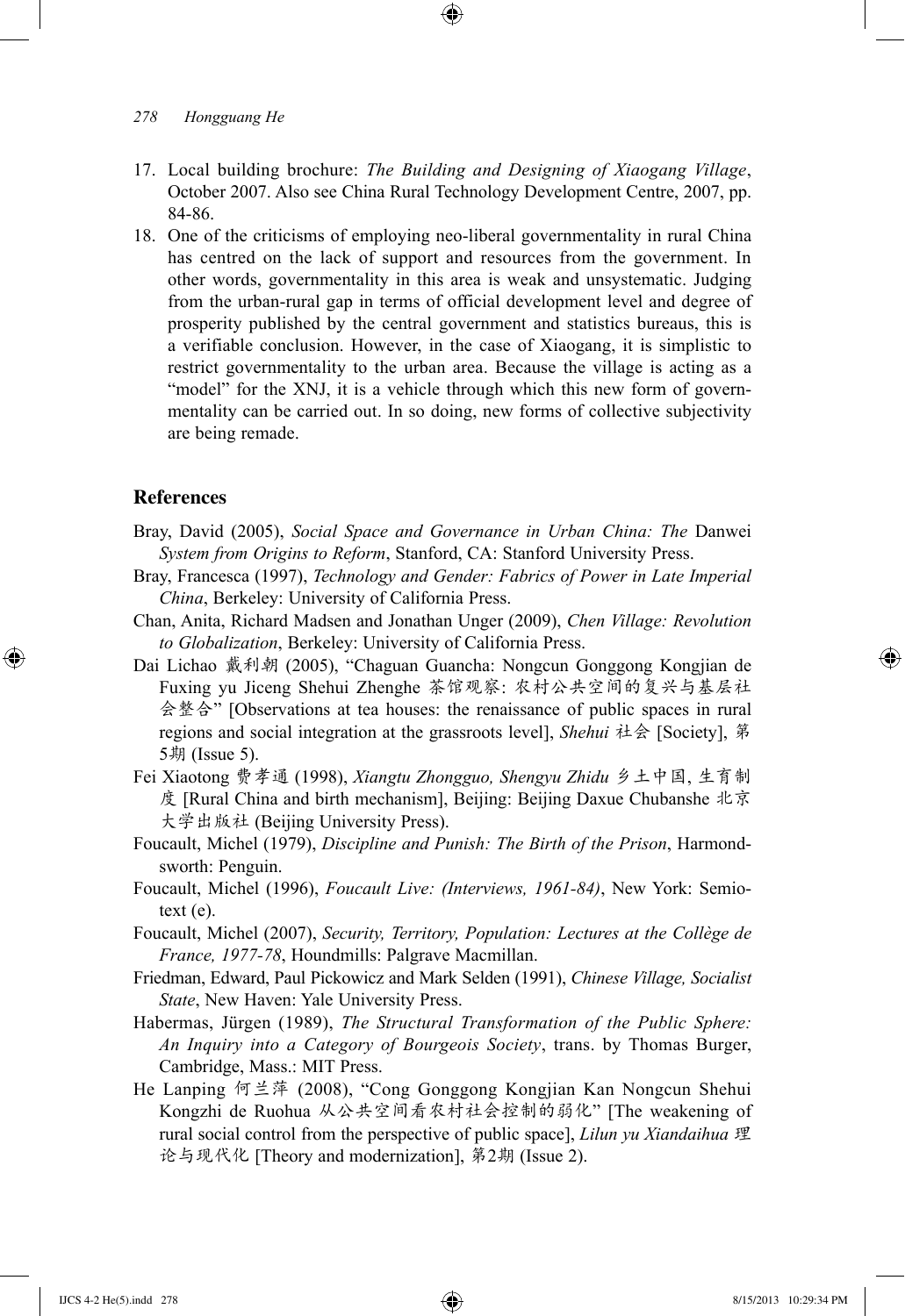Hoffman, Lisa (2003), "Enterprising Cities and Citizens: The Re-figuring of Urban Spaces and the Making of Post-Mao Professionals', *Provincial China*, Vol. 8, No. 1, pp. 5-26.

⊕

- Hsu, Francis (1948), *Under the Ancestors' Shadow: Kinship, Personality and Social Mobility in China*, New York: Columbia University Press.
- Li Yibin 李益彬 and Zhao Jing 赵静 (2007), "Gaige Qianhou Zhongguo Nongcun Gonggong Kongjian de Bianhua 改革前后中国农村公共空间的变化" [The change in China's rural public space before and after the reform], *Neijiang Shifan Xueyuan Xuebao* 内江师范学院学报 [Journal of Neijiang Teachers' College], 第 6期 (Issue 6).
- Liang Sumin 梁漱溟 (2006), *Xiangcun Jianshe Lilun* 乡村建设理论 [Theory of rural construction], Shanghai: Shanghai Renmin Chubanshe 上海人民出版社 (Shanghai People's Publishing House).
- Luo Zhongzhao 骆中钊, Rong An 戎安 and Luo Wei 骆伟 (2008), *Xin Nongcun Guihua, Zhengzhi yu Guanli* 新农村规划、整治与管理 [Planning, ordering and management of new villages], Beijing: Zhongguo Linye Chubanshe 中国林业出 版社 (China's Forestry Publishing House).
- MacKinnon, D. (2000), "Managerialism, Governmentality and the State: A Neo-Foucauldian Approach to Local Economic Governance", *Political Geography*, Vol. 19, No. 13, pp. 293-314.
- Mao Dan 毛丹 (2000), *Yige Cunluo Gongtongti de Bianqian* 一个村落共同体的变迁 [Change of a rural community], Shanghai: Xuelin Chubanshe 学林出版社 (Xuelin Publishing House).
- Murdoch, J. (1997), "The Shifting Territory of Government: Some Insights from the Rural White Paper", *Area*, Vol. 29, No. 2, pp. 109-118.
- *People's Daily Online* (2006a), "High-level Seminar Reflects Chinese Resolve to Build a New Socialist Countryside", accessed 3rd March 2009.
- *People's Daily Online* (2006b), "China's High Private Housing Rate Reflects Contradiction in Housing Market", accessed 3rd April 2009.
- *People's Daily Online* (2008), "Window of Opportunity in Green Buildings", accessed 9th March 2009.
- Ruf, Gregory (1998), *Cadres and Kin: Making a Socialist Village in West China, 1921-1991*, Stanford, CA: Stanford University Press.
- Scott, James (1998), *Seeing Like a State: How Certain Schemes to Improve the Human Condition Have Failed*, New Haven: Yale University Press.
- Selden, Mark (1995), *China in Revolution: The Yenan Way Revisited*, Armonk: M.E. Sharpe.
- Thaxton, Ralph, Jr. (2008), *Catastrophe and Contention in Rural China: Mao's Great Leap Forward Famine and the Origins of Righteous Resistance in* Da Fo *Village*, Cambridge, Mass.: Cambridge University Press.
- Wang Chunguang 王春光, Sun Zhaoxia 孙兆霞, Luo Bulong 罗布龙, Luo Xia 罗霞, Yuan Kui 袁葵 and Zhang Dinggui 张定贵 (2004), "Cunmin Zizhi de Shehui Jichu he Wenhua Wangluo 村民自治的社会基础和文化网络" [Social foundation and cultural network of the village autonomy], *Zhejiang Xuekan* 浙江学刊 [Zhejiang academic journal], 第1期 (Issue 1).

⊕